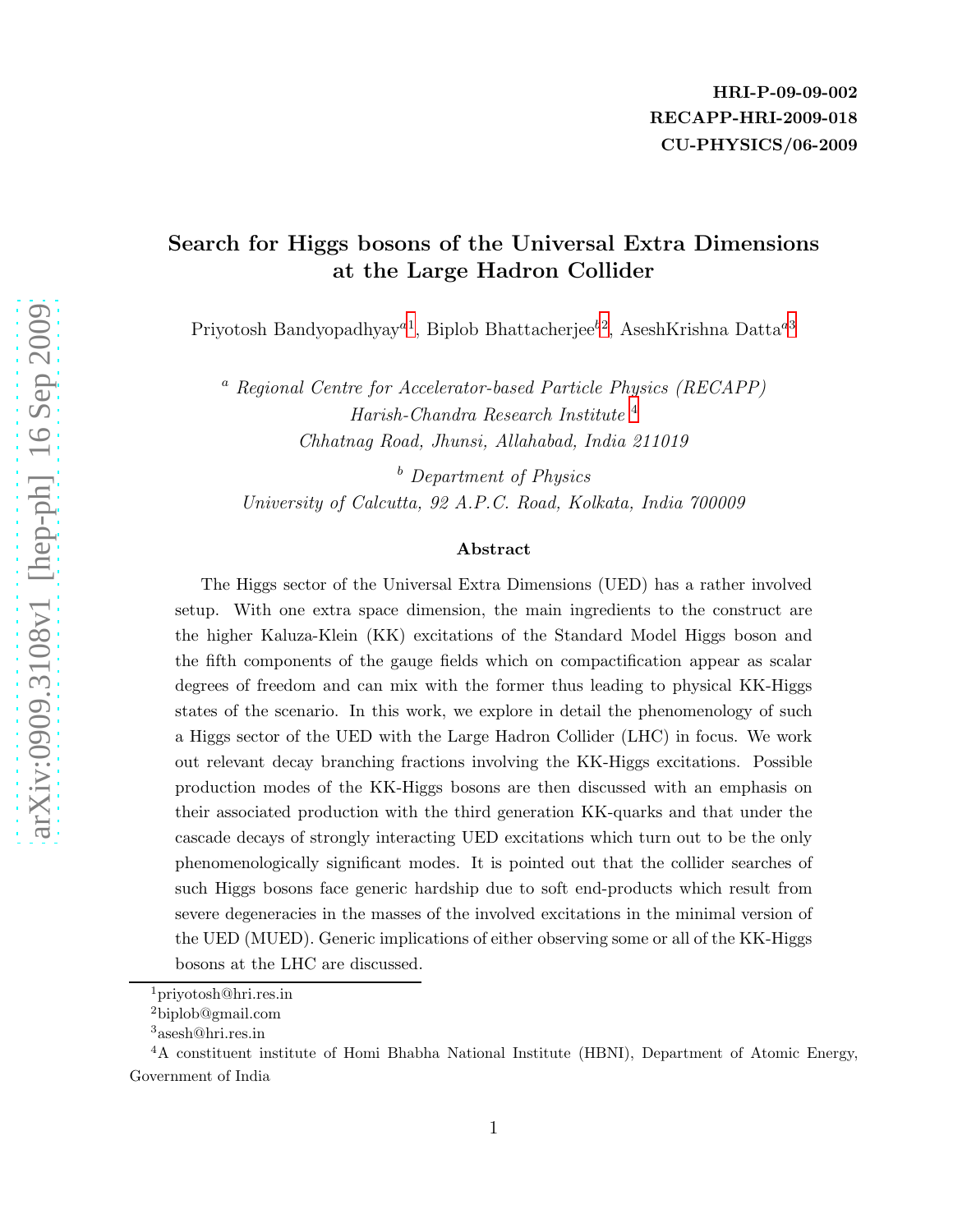### 1 Introduction

In recent times, the Universal Extra Dimensions (UED) proposed by Applequist, Cheng and Dobrescu (the ACD framework) [\[1\]](#page-21-0) has emerged as a viable option for physics beyond the Standard Model (SM) (see also [\[2\]](#page-21-1) for earlier related ideas). In the UED, the extra space dimensions (the bulk) are available universally to all the SM particles to propagate in, viz., the fermions, the gauge bosons and the only scalar (the Higgs boson) of the SM. The simplest incarnation of such a scenario has only one extra space dimension (i.e., a 4+1 dimensional space-time) and is popularly known in the literature as the minimal UED (MUED) framework. With the Large Hadron Collider about to begin its operation, the scenario attracted a lot of attention in terms of its discovery and distinction from an extremely popular alternative in the form of supersymmetry (SUSY) which could potentially fake the observations.

It is well-known that in a theory with odd number of space-time dimensions (like the case of MUED with 5 space-time dimensions), one cannot have chiral fermions, which is an observational fact. Compactification of the extra space dimension on an orbifold  $(S^1/Z_2)$ , in the present case) results in chiral fermions in the effective 4-dimensional theory [\[1\]](#page-21-0). Also, only four of the five components of the gauge bosons survive in the low energy theory. Thus, orbifold compactifications opens up the avenue of identifying the SM as the low-energy limit of a TeV-scale extra dimensional theory.

Compactification of the extra space dimension leads to infinite towers of excitations (the Kaluza-Klein (KK) excitations) in the effective 4-D theory for the fields which originally have access to it (the bulk). By construct, thus, all the SM particles (quarks, leptons, gauge-bosons and Higgs) have their KK-excitations in the effective 4-D theory. Also, in the process, other towers of KK-excitations emerge which do not have their SM counterparts. The presence of KK-towers for charged and neutral CP-odd Higgs bosons provides a concrete example of this. The phenomenology of KK-excitations has been studied in great detail in recent times which covers its implications at colliders [\[3,](#page-21-2) [4,](#page-21-3) [5,](#page-21-4) [6,](#page-21-5) [7,](#page-21-6) [8,](#page-21-7) [9,](#page-21-8) [10,](#page-21-9) [11,](#page-21-10) [12,](#page-21-11) [13,](#page-21-12) [14,](#page-21-13) [15,](#page-21-14) [16\]](#page-21-15), in electroweak/flavour sector via various low-energy observables [\[17,](#page-21-16) [18,](#page-21-17) [19,](#page-21-18) [20,](#page-22-0) [21,](#page-22-1) [22,](#page-22-2) [23,](#page-22-3) [24,](#page-22-4) [25,](#page-22-5) [26,](#page-22-6) [27,](#page-22-7) [28\]](#page-22-8) and for dark matter/cosmology [\[5,](#page-21-4) [13,](#page-21-12) [29,](#page-22-9) [30,](#page-22-10) [31,](#page-22-11) [32,](#page-22-12) [33,](#page-22-13) [34,](#page-22-14) [35,](#page-22-15) [36,](#page-22-16) [37,](#page-22-17) [38,](#page-22-18) [39,](#page-23-0) [40\]](#page-23-1)

In MUED there are only two extra free parameters when compared to the SM. These are the radius of compactification R (or, alternately  $R^{-1}$ , the scale of compactification) and the cutoff scale  $\Lambda$  of the theory. The MUED parameter space also includes the SM Higgs mass  $m_{H_{SM}}$ . It is thus noteworthy that MUED is much more economic than even the most constrained version of SUSY scenarios, like the minimal supergravity (mSUGRA) framework.

It is to be noted that the phenomenology of MUED turns out to be remarkably similar and thus can masquerade as SUSY [\[6\]](#page-21-5). This is because of two basic reasons. First, both frameworks predict new excitations bearing the same gauge and global quantum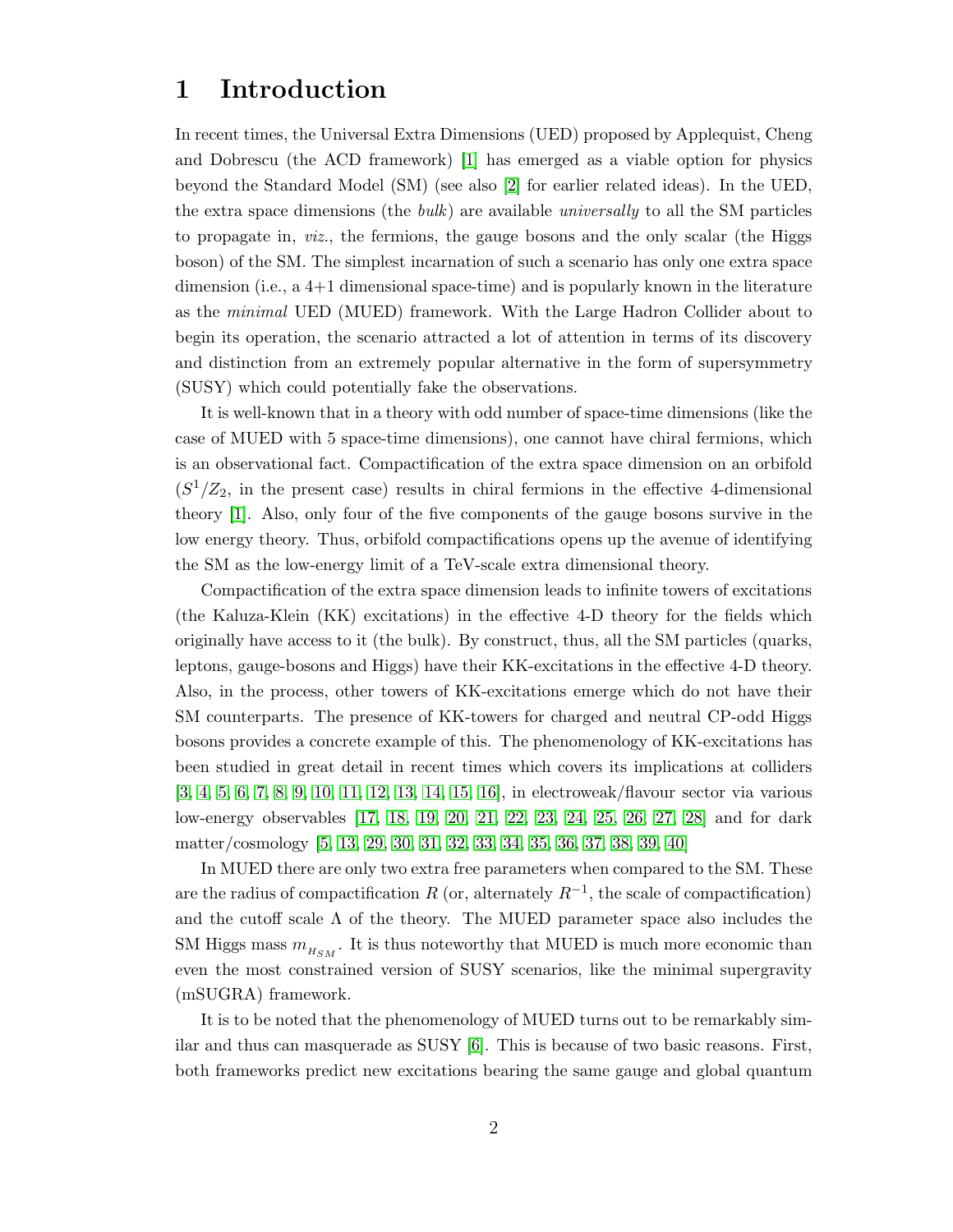numbers corresponding to the SM particles. Second, in each of these scenarios there is a conserved discrete symmetry: the so-called  $R$ -parity in the SUSY case while its counterpart in the UED scenario is the KK-parity,  $K_P = (-1)^n$ , where n stands for the n-th level excitation. Conservation of KK-parity is very central to the phenomenology of MUED and is similar in its ramifications to  $R$ -parity of SUSY scenarios. Vigorous efforts are on [\[8,](#page-21-7) [11,](#page-21-10) [14,](#page-21-13) [41,](#page-23-2) [42,](#page-23-3) [43,](#page-23-4) [44,](#page-23-5) [45,](#page-23-6) [47,](#page-23-7) [46,](#page-23-8) [48,](#page-23-9) [49,](#page-23-10) [50,](#page-23-11) [51,](#page-23-12) [52,](#page-23-13) [53,](#page-23-14) [54,](#page-23-15) [55,](#page-23-16) [56,](#page-23-17) [57\]](#page-23-18) in chalking out strategies and their respective efficiencies to distinguish between these two contending scenarios under different situations. These efforts broadly exploits two salient differences between the two scenarios. While in the case of MUED the KKexcitations all have the same spin as their SM counterparts, for SUSY they differ by half. Also, MUED spectrum is comprised of a tower of discrete KK-excitations of the SM particles unlike the SUSY spectrum.

As does R-parity for SUSY, KK-parity forbids tree-level contribution to weak-scale processes. In some earlier works it was reported that the electroweak precision data require a lower bound of  $R^{-1} \gtrsim 250 - 300 \text{ GeV}$  [\[1,](#page-21-0) [58\]](#page-23-19). This finding was later shown to be consistent with observations in the B-physics sector [\[17\]](#page-21-16) and with the experimental results on anomalous magnetic moments [\[18,](#page-21-17) [19\]](#page-21-18). However, in later years, with more data and newer analyses it has been observed that the lower bound on  $R^{-1}$  can surpass the earlier value and can be as high as 700 GeV [\[27,](#page-22-7) [39,](#page-23-0) [59\]](#page-24-0) at 99% confidence level. Also, similar to R-parity in SUSY scenarios, KK-parity ensures that the lightest  $n = 1$ KK-paricle (the LKP, with odd KK-parity) is an absolutely stable (like the lightest SUSY particle, the LSP) weakly interacting massive particle (WIMP) and is a good dark matter candidate that could provide the right amount of cosmological relic-density  $[31]$ <sup>[5](#page-2-0)</sup>. Given the allowed mass-scale as low as few hundred GeV and with a viable dark matter candidate in its spectrum, the scenario thus offers exciting signatures at future generation colliders, particularly at the LHC (see references [3]–[15]).

Interestingly enough, in contrast to a huge amount of recent and on-going activities in so many different aspects of the MUED-phenomenology, the collider aspects of the Higgs sector of the MUED has not been discussed in any detail until very recently. The MUED Higgs sector was discussed in [\[37,](#page-22-17) [38\]](#page-22-18) in the context of estimating the relic abundance of KK-dark matter. In ref. [\[60\]](#page-24-1) the authors explore some characteristic regions of the MUED parameter space and their general bearings on the MUED Higgs phenomenology including those at the colliders (with rather characteristic and novel signatures). To the best of our knowledge, dedicated and somewhat detailed collider

<span id="page-2-0"></span><sup>&</sup>lt;sup>5</sup>Usually, the level 1 KK-excitation of the  $U(1)$  gauge field B of the SM,  $B_1$ , turns out to be the LKP in the MUED scenario. The Weinberg angle at higher KK-levels being very small  $[5]$   $B<sub>1</sub>$  is sometimes identified as the lightest KK-photon in the literature. In Ref.[\[60\]](#page-24-1), however, possibilities of other level-1 excitations like the charged Higgs boson (see section 2) and the excited tau lepton becoming the LKP were discussed in some detail.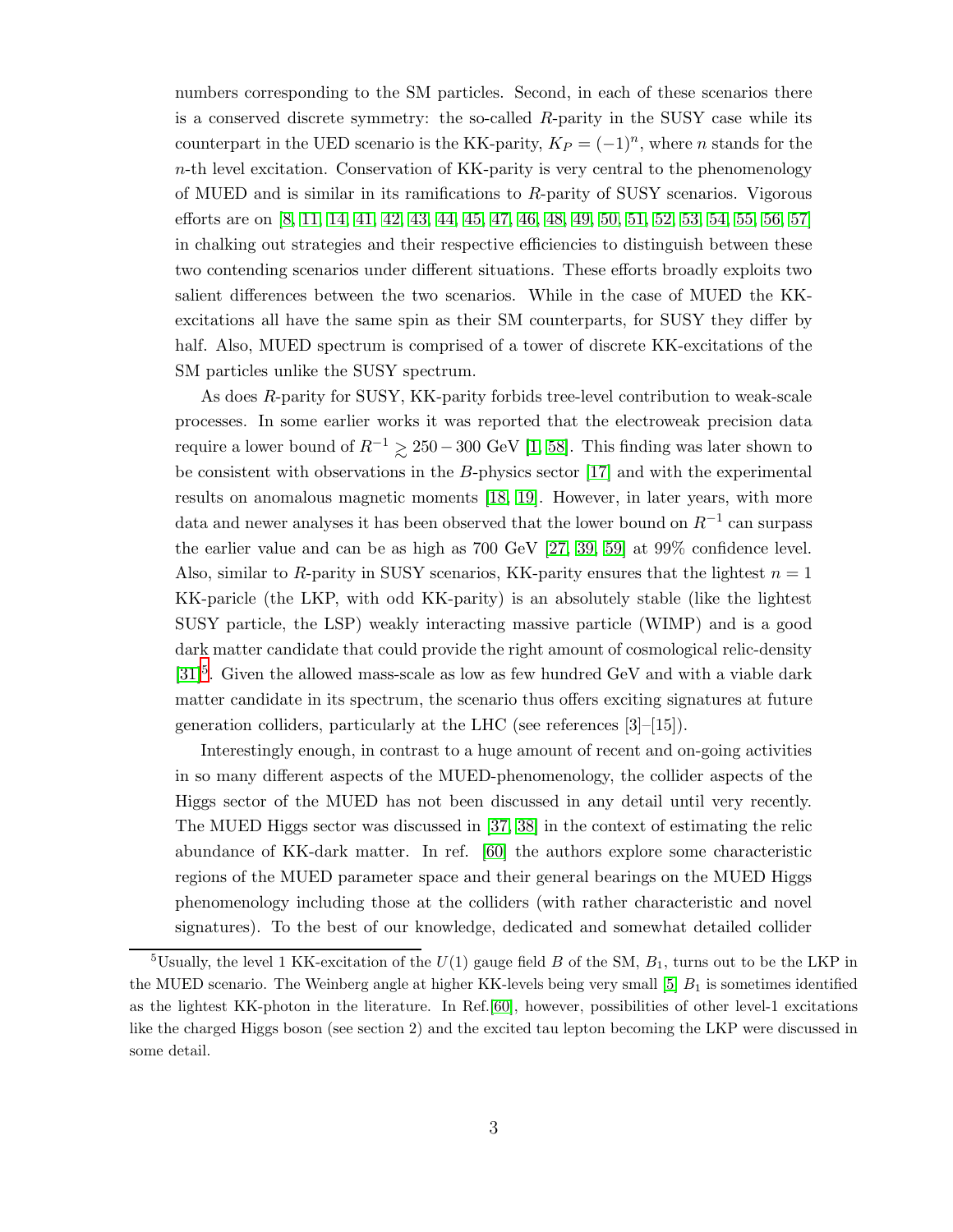studies of the MUED Higgs bosons were only taken up in refs.  $[61, 62]^{6}$  $[61, 62]^{6}$  $[61, 62]^{6}$  $[61, 62]^{6}$  $[61, 62]^{6}$ .

In the present work, we study the cascade decays of the level-1 MUED excitation as one of the major sources for the KK level-1 Higgs bosons of the MUED with  $B_1$  as the LKP. We also look at the dominant decay modes of the KK Higgs excitations thus identifying the final states in which they can be searched for at the LHC. Also, for the first time ever, the full mixing in the third generation level-1 fermion sector is taken into account and applied to collider studies. The mixings are phenomenologically less significant in KK level-1 tau lepton and bottom quark sectors when compared to the corresponding top-quark sector.

The paper is organized as follows. In section 2 we briefly outline the MUED framework a la ACD  $[1]$  with particular emphasis on its Higgs sector  $[21]$ . The spectrum of Higgs bosons and its nature and dependencies which are crucial for their studies at the LHC are discussed. In this work, we restrict ourselves to the physics of the level-1 charged Higgs boson of the MUED. In section 3 we describe the possible decays of the KK-Higgs bosons under different circumstances and their implications at the colliders. Section 4 deals with different production mechanisms for the KK-Higgs bosons and identify the significant ones at the LHC. We also present the results of our numerical analysis in terms of the signal-strength and tentative reach in  $R^{-1}$ . Section 5 summarizes with an outlook that touches upon issues that emerge in the process.

### 2 The Higgs sector of the minimal UED

The structure of the fermion and the gauge boson sectors of the MUED have been discussed in the literature in rather details [\[1,](#page-21-0) [67\]](#page-24-4). The corresponding mass-spectra have also been discussed extensively. It is also established that radiative corrections [\[5\]](#page-21-4) to the masses of these KK-excitations play crucial roles in the phenomenology of the MUED by lifting the degeneracy in their masses which otherwise, at tree level, go as  $nR^{-1}$  where n stands for the concerned level in the tower of KK-excitations.

However, as pointed out in the Introduction, the structure and properties of the Higgs sector of the MUED and the consequent phenomenological implications it bears have not received enough attention (except in the references mentioned earlier). So much so that none of the popular packages had yet included the Higgs sector in their MUED implementations [\[67,](#page-24-4) [68,](#page-24-5) [69\]](#page-24-6) In the following subsections we outline the basic

<span id="page-3-0"></span> $6$  Another set of literature [\[63,](#page-24-7) [64,](#page-24-8) [65,](#page-24-9) [66\]](#page-24-10) discuss the virtual effects of the MUED states on Higgs physics at future colliders including the LHC and the extent of their detectability. These studies exploit Higgs boson production via gluon fusion at the LHC and its decay in the two-photon final state. It was observed in ref.[\[65\]](#page-24-9) that the uncertainties involved, when combined, could potentially dilute the deviations from the SM to an insignificant level unless one has a better control on this uncertainties. In ref.[\[66\]](#page-24-10) it is observed that these virtual effects of the MUED may cease to be perceptible at the same time when the MUED excitations become heavy enough to evade direct discovery at the LHC.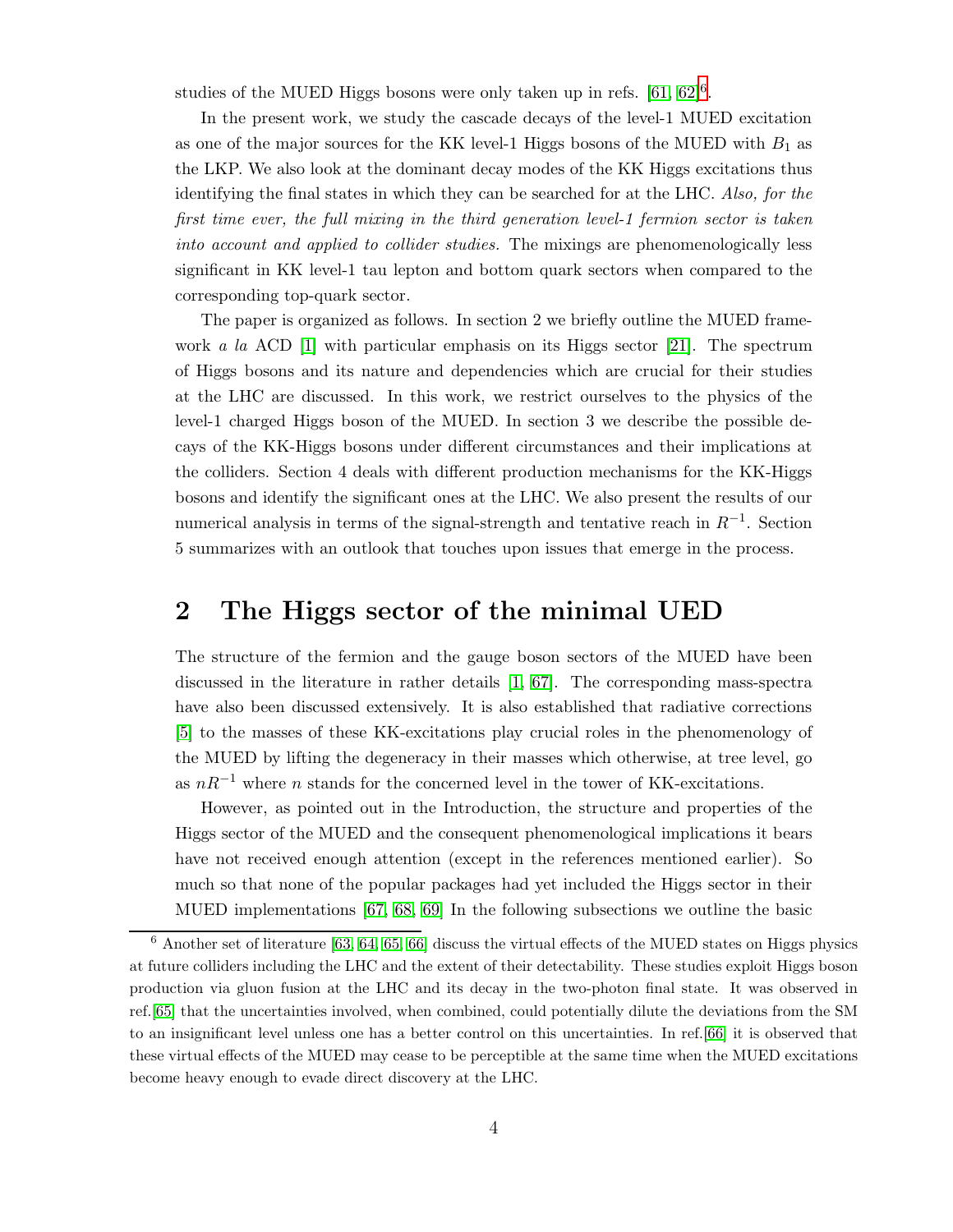construct of the MUED Higgs sector which involves the gauge boson sector in a very characteristic way. Also, the Higgs-phenomenology in the MUED involves the KKfermions and the gauge bosons in a crucial manner. We would highlight them in appropriate contexts. We would then point out some features and interplays that make the Higgs sector of the MUED rather special.

#### 2.1 The basic construct

In the MUED with  $(4+1)$  dimensions we are confronted with two well-known but fundamental problems. First, we cannot obtain chiral fermions which we find in nature. Second, the 5th components of the  $(4+1)$ -dimensional gauge fields behave as some weird  $CP$ -odd scalars in  $(3+1)$  dimensions which we do not see in nature. In the framework of MUED, in order to accommodate the chiral fermions in the theory and to project out the unwanted scalar degrees of freedom, one seeks an orbifold compactification of the kind  $S^1/Z_2$  for the extra space dimension (say, denoted by y), i.e., compactifying it on a circle  $S<sup>1</sup>$  (a sphere of genus 1) about an orbifold identified with two diametrically opposite fixed points  $y = 0, \pi R$  (a  $Z_2$  symmetry dubbed the KK-parity) along the direction  $y$  [\[1\]](#page-21-0),  $R$  being the radius of compactification. A framework like MUED with a small  $(R^{-1} \sim \mathcal{O}(\text{TeV})$ ) but flat extra dimension thus would likely to have interesting implications for the LHC and their studies have attracted significant attention in recent times as indicated in section 1.

The boundary conditions imposed at the two orbifold fixed points determine the KK expansion for different fields. A scalar field has to be either odd or even under the transformation  $P: y \to -y$  at  $y = 0, \pi R$ . Thus,  $\partial_5 \phi^+ = 0$  for the even fields (the Neumann boundary condition) and  $\phi^{-}=0$  for the odd fields (the Dirichlet boundary condition) at the fixed points. The associated Fourier expansions of  $(4+1)$ -dimensional scalar fields in terms of the  $(3+1)$ -dimensional KK-modes look like

<span id="page-4-0"></span>
$$
\phi^+(x^\mu, y) = \frac{1}{\sqrt{2\pi R}} \phi^+(0, x^\mu) + \frac{1}{\sqrt{\pi R}} \sum_{n=1}^\infty \phi^+(0, x^\mu) \cos \frac{ny}{R}
$$
  

$$
\phi^-(x^\mu, y) = \frac{1}{\sqrt{\pi R}} \sum_{n=1}^\infty \phi^+(0, x^\mu) \sin \frac{ny}{R}
$$
 (1)

where  $\mu = 0, 1, 2, 3$  stands for the four ordinary non-compact space-time coordinates and  $\phi_{(n)}^{\pm}(x^{\mu})$  are the (3+1) dimensional KK-modes with  $n=0$  (level 0) standing for the SM excitation. Clearly, by construct and as required, a  $Z_2$ -odd state at level '0' is projected out by the choice of boundary conditions. The odd degrees of freedom start appearing only from level '1' and hence, they do not have any corresponding SM field.

On the other hand, a vector field  $A^M$  possesses 5 components in (4+1) dimensions, i.e., M=0, 1, 2, 3 and 5, conventionally. The orbifold compactification of the form  $\partial_5 A^{\mu} = 0$  along with  $A^5 = 0$  ensures that the first 4 components are even under  $\mathcal{P}_5$  while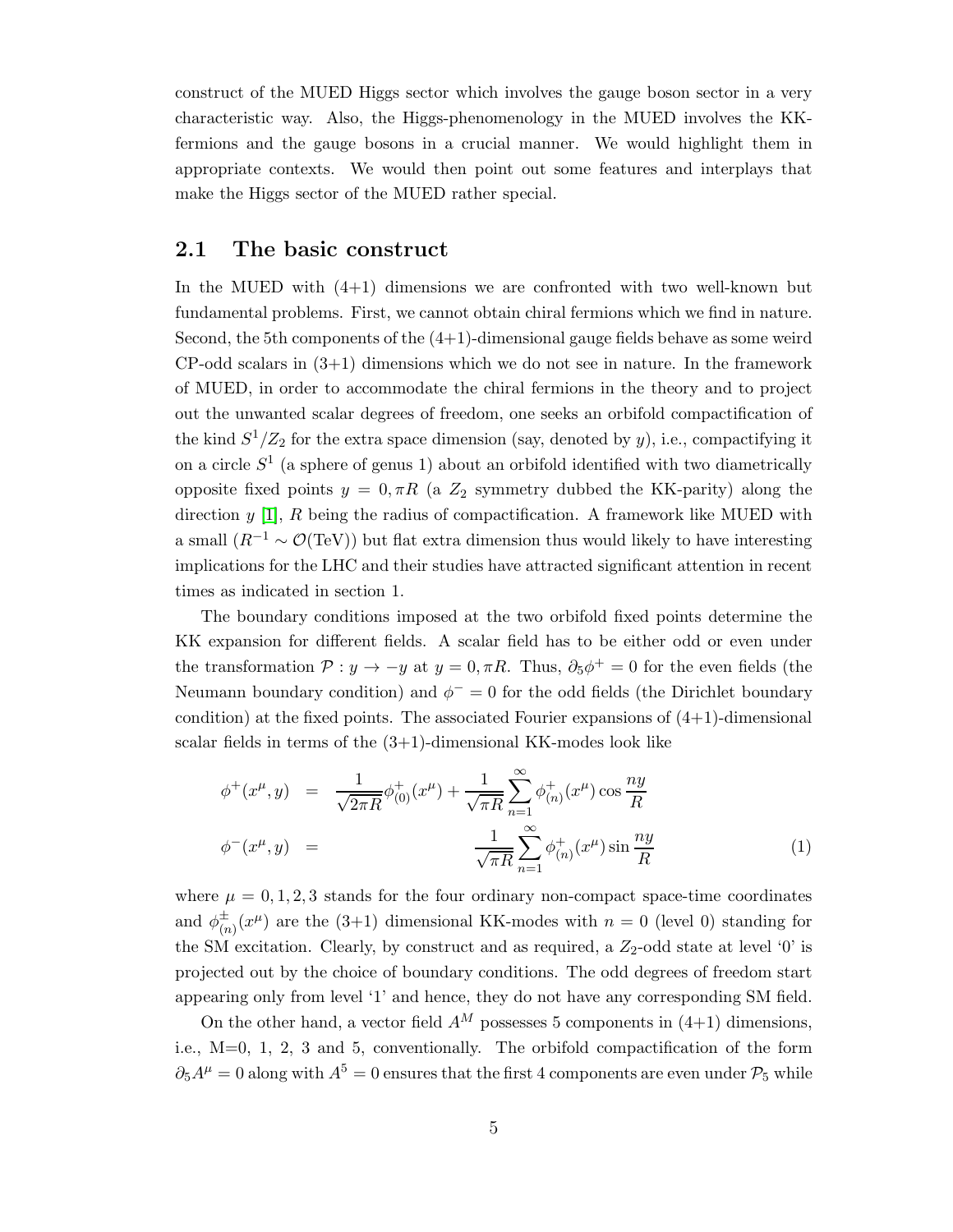the 5-th component transforms as an odd degree of freedom. The Fourier expansions of the  $(4+1)$  dimensional vector field in terms of corresponding  $(3+1)$  dimensional KK-modes are

<span id="page-5-0"></span>
$$
A^{\mu}(x^{\mu}, y) = \frac{1}{\sqrt{2\pi R}} A^{\mu}_{(0)}(x^{\mu}) + \frac{1}{\sqrt{\pi R}} \sum_{n=1}^{\infty} A^{\mu}_{(n)}(x^{\mu}) \cos \frac{ny}{R}
$$
  

$$
A_5(x^{\mu}, y) = \frac{1}{\sqrt{\pi R}} \sum_{n=1}^{\infty} A^5_{(n)}(x^{\mu}) \sin \frac{ny}{R}
$$
(2)

As in the case for the scalars above, here also, the  $Z_2$ -odd gauge degrees of freedom which behave as scalars in  $(3+1)$  dimensional description appear only from the first KK level and thus have no corresponding SM excitation. These extra  $Z_2$ -odd scalar degrees of freedom in equations [1](#page-4-0) and [2](#page-5-0) may combine to give new scalar degrees of freedom at level 1 onwards.

Similarly, with appropriate boundary conditions imposed at the orbifold fixedpoints the expansion of the the  $(4+1)$  dimensional 4-component Dirac fermions are

$$
\psi^+(x^\mu, y) = \frac{1}{\sqrt{2\pi R}} \psi_{R(0)}(x^\mu) + \frac{1}{\pi R} \sum_{n=1}^\infty \left( \psi_{R(n)}(x^\mu) \cos \frac{ny}{R} + \psi_{L(n)}(x^\mu) \sin \frac{ny}{R} \right)
$$
  

$$
\psi^-(x^\mu, y) = \frac{1}{\sqrt{2\pi R}} \psi_{L(0)}(x^\mu) + \frac{1}{\pi R} \sum_{n=1}^\infty \left( \psi_{L(n)}(x^\mu) \cos \frac{ny}{R} + \psi_{R(n)}(x^\mu) \sin \frac{ny}{R} \right)
$$

As should be the case, the zero-modes, i.e., the SM fermions are either left or right handed. Thus, the chiral fermions of the SM are projected in by the orbifolding while all the excited KK fermions are made up of chiral pairs, i.e., these are vector-like fermions. In other words, while the SM fermions are constructed out of chiral components which have different  $SU(2)_L \times U(1)_Y$  quantum numbers, in the MUED the components have the corresponding quantum numbers the same. This difference is phenomenologically crucial and shows up in the couplings of these vector like states with the gauge bosons and the Higgs bosons of the MUED.

We now collect the components that build up the MUED Higgs sector. Since in UED all SM excitations including the Higgs degrees of freedom can propagate in the 5-dimensional bulk, on compactification, these also get a tower of scalars. The KK excitations of the components of the SM Higgs doublet can be expressed using the usual compact notation:

$$
H_{(n)} = \begin{pmatrix} i\chi^+_{(n)} \\ \frac{1}{\sqrt{2}}(h_{(n)} + i\chi_{(n)}) \end{pmatrix}
$$
 (4)

where  $\chi^+_{\alpha}$  $_{(n)}^{+}$  are complex positively charged fields and hence CP-odd in nature  $(Z_2$ -odd as well). On the other hand, starting KK level 1, we already have the 5th components of the electroweak gauge bosons which behave as  $\mathbb{CP}(Z_2)$ -odd scalars on compactification to (3+1) dimensions. These excitations are  $B^5_{(n)}$ ,  $W^5_{3(n)}$  and  $W^{1,2(5)}_{(n)}$  $\binom{n}{n}$ . Note that these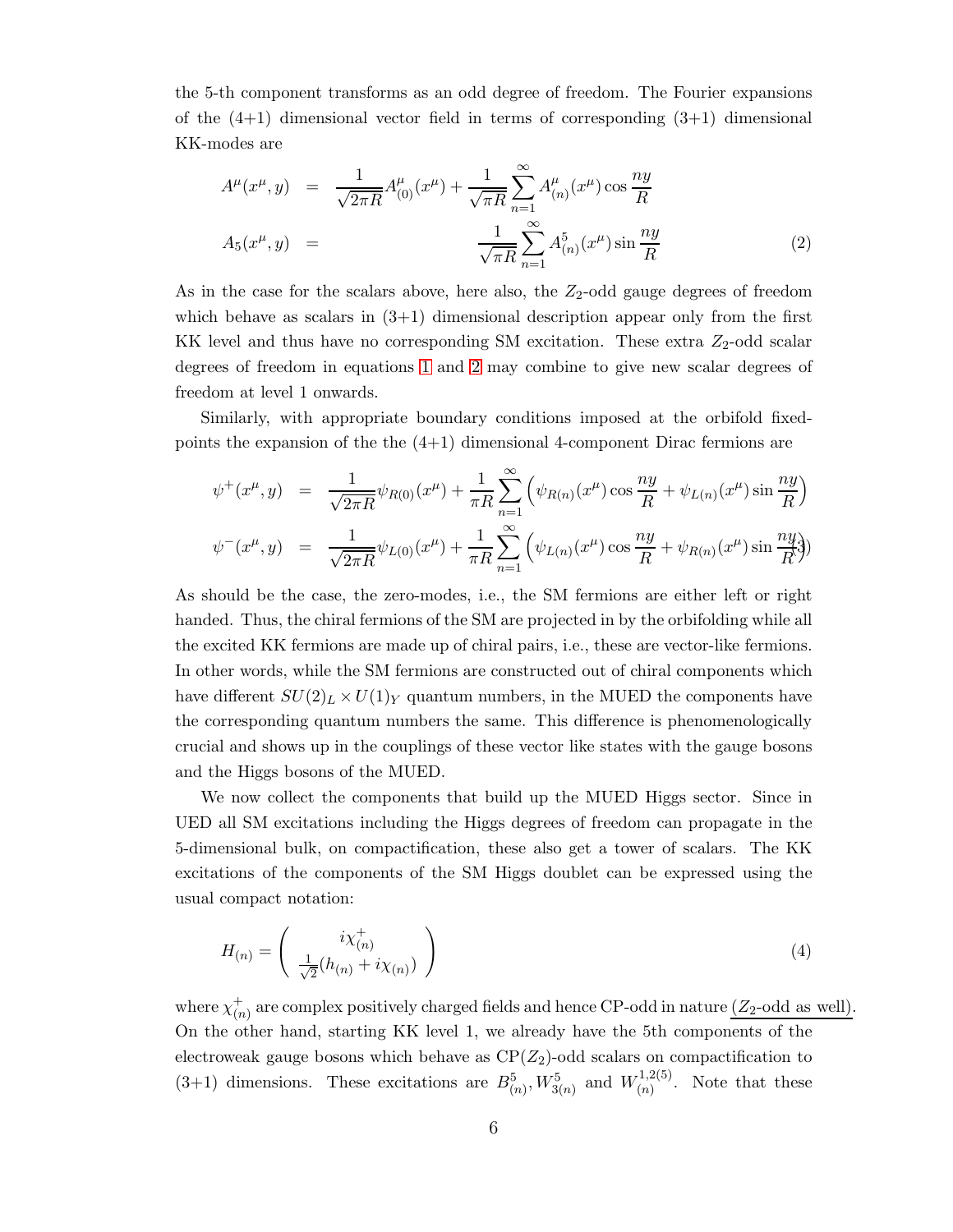scalar degrees of freedom are not exact extra-dimensional analogues of the SM Nambu-Goldstone bosons since they all receive the KK-mass of  $\frac{n}{R}$  because of the derivative operator  $\partial_5$  operating on them. When the electroweak symmetry is broken  $B^5_{(n)}$  and  $W_{3(n)}^{5}$  mix to give  $\gamma_{(n)}^{5}$  and  $Z_{(n)}^{5}$  while  $W_{(n)}^{1(5)}$  $\binom{1(5)}{(n)}$  and  $W_{(n)}^{2(5)}$  $\binom{2(5)}{(n)}$  combine to result in  $W_{(n)}^{\pm(5)}$ analogous to what happens in the SM.

Now,  $Z_{(n)}^5$  mixes with  $\chi_{(n)}$  while  $W_{(n)}^{\pm 5}$  mixes with  $\chi_{(n)}^{\pm}$  to form not only the effective Nambu-Goldstone bosons  $G^0_{(n)}$  and  $G^{\pm}_{(n)}$  but also the three physical Higgs bosons, the CP-odd neutral  $A_{(n)}^0$  and the charged Higgs bosons  $H_{(n)}^{\pm}$ . The Goldstone states  $G_{(n)}^0$ and  $G_{(n)}^{\pm}$  are absorbed by the SM gauge bosons to become massive keeping the gauge invariance intact. The mutually orthogonal Goldstone and physical Higgs boson states are given by

<span id="page-6-0"></span>
$$
G_{(n)}^0 = \frac{1}{M_{Z_{(n)}}} \left[ M_Z \chi_{(n)} - \frac{n}{R} Z_{(n)}^5 \right] \qquad A_{(n)}^0 = \frac{1}{M_{Z_{(n)}}} \left[ \frac{n}{R} \chi_{(n)} + M_Z Z_{(n)}^5 \right] \tag{5}
$$

$$
G_{(n)}^{\pm} = \frac{1}{M_{W_{(n)}}} \left[ M_W \chi_{(n)}^{\pm} - \frac{n}{R} W_{(n)}^{\pm 5} \right] \qquad A_{(n)}^{\pm} = \frac{1}{M_{W_{(n)}}} \left[ \frac{n}{R} \chi_{(n)}^{\pm} + M_W W_{(n)}^{\pm 5} \right] \tag{6}
$$

where  $M_{Z_{(n)}}$  and  $M_{W_{(n)}}$  are given by

$$
M_{Z_{(n)}}^2 = \frac{n^2}{R^2} + M_Z^2 \hspace{1cm} M_{W_{(n)}}^2 = \frac{n^2}{R^2} + M_W^2
$$

Also, note that the KK excitations of the SM Higgs boson is physical CP-even states which do not mix with the CP-odd  $\gamma_{(n)}^5$  states. The latter remain to be additional unphysical scalar modes which act as Goldstone bosons absorbing which  $\gamma^{\mu}_{\alpha}$  $\binom{\mu}{n}$  become massive for  $n \geq 1$ . As implied by equation [2,](#page-5-0)  $\gamma^5$  would not have '0' modes which thus keeps the usual photon (level '0') massless.

It is evident from equation [6](#page-6-0) that with increasing 'n', i.e., at higher KK-levels, the Goldstone modes are dominated by  $Z_{(n)}^5$  and  $W_{(n)}^{\pm 5}$  while the physical Higgs modes are mostly  $\chi_{(n)}$  and  $\chi_{(n)}^{\pm}$ . Taking a cue from equation [1](#page-4-0) it is extremely crucial to note that the Higgs states  $A_{(n)}$  and  $H_{(n)}^{\pm}$  do not have a '0' mode. They first appear at the KK level 1. To summarise, there are 4 new Higgs states at KK level 1 which are  $A_{(n)}, H_{(n)}^{\pm}$ and  $H_{(n)}$  of which only the last one has a level '0' mate which is the usual SM Higgs boson. Thus, if we restrict ourselves to KK level-1 for studying the Higgs bosons, we end up with 5 Higgs bosons in total of which only one (the level '0' (SM) Higgs boson) has even KK-parity while the other four from level 1 are of odd KK-parity.

The interesting thing to note here is that the number of Higgs bosons (up to KK level 1) in the MUED framework is exactly the same as that in the Minimal Supersymmetric Standard Model (MSSM). Thus, much talked about faking of the MSSM by a MUED like scenario encompassing the fermion and the gauge boson sectors, comes to a full circle with the similarity in the scalar sectors that unfolds. The origins of the scalar states in the two scenarios, however, are in clear contrast. The five Higgs bosons of the MSSM are the well-known outcome of a generic scenario with two Higgs doublets.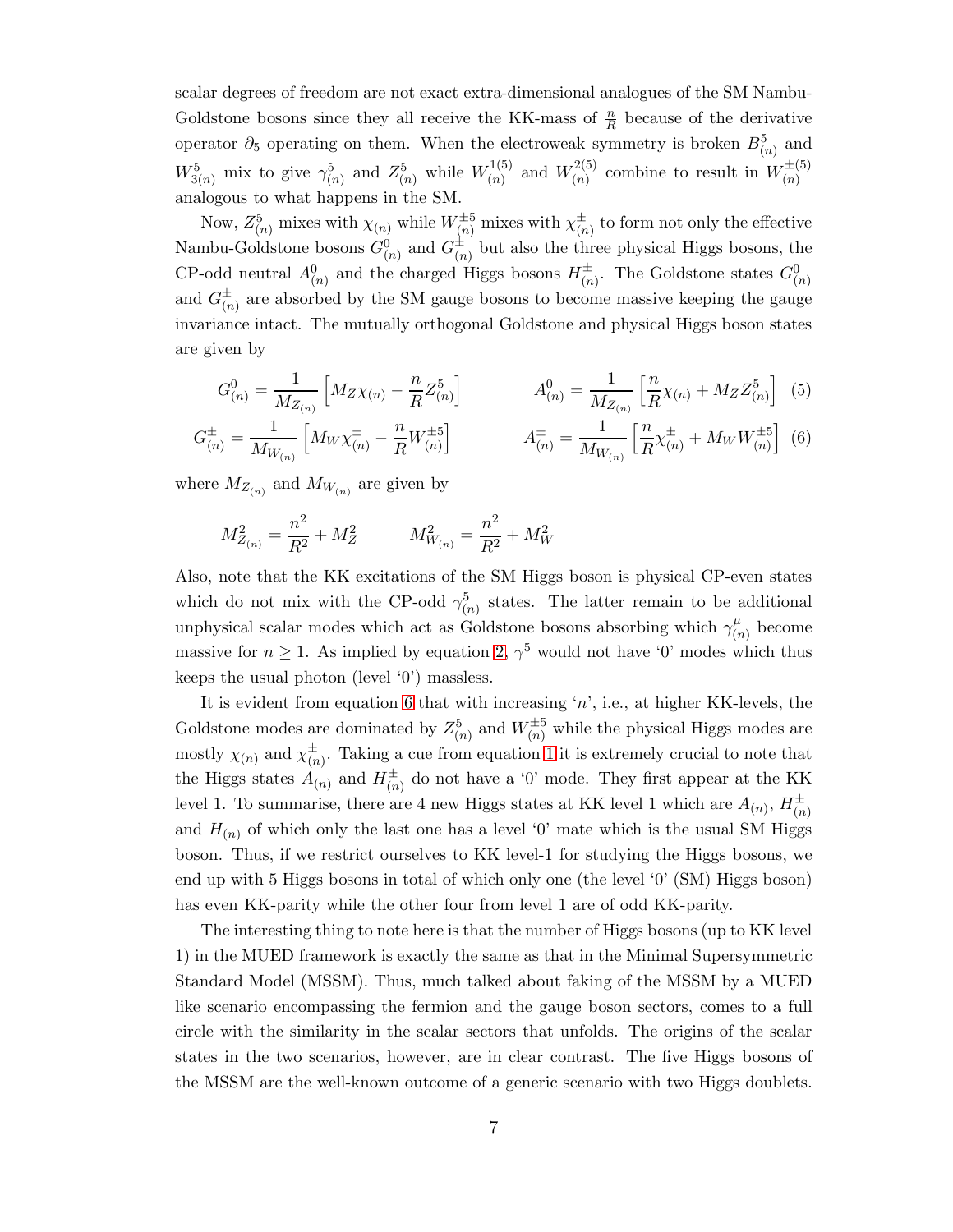They all are R-parity even. In contrast, in the MUED, the only (SM) Higgs doublet suffices. There, the multiplicity of the Higgs states is traced back to the subtle presence of KK towers for the additional (scalar) degrees of freedom pertaining to the gauge sector that result from orbifolding. Also, only one of these Higgs bosons (the level-'0' or the SM one) carries even KK-parity while the other four are odd under the same. This feature is particularly crucial for the phenomenology of the Higgs bosons in the MUED where KK-parity is conserved. It is not at all unexpected if we remember what role R-parity conservation plays in shaping the SUSY phenomenology.

#### 2.2 The mass spectrum and the mass-splittings

In this subsection we discuss the Higgs mass spectrum of the MUED vis-a-vis the spectrum of other MUED excitations and reflect on their phenomenological implications.

The Higgs spectrum of the MUED at KK level  $n$  is determined by the following relations:

<span id="page-7-0"></span>
$$
m_{H_n^0} = m_n^2 + m_H^2 + \hat{\delta}m_{H_n}^2
$$
  
\n
$$
m_{A_n^0} = m_n^2 + m_Z^2 + \hat{\delta}m_{H_n}^2
$$
  
\n
$$
m_{H_n^{\pm}} = m_n^2 + m_W^2 + \hat{\delta}m_{H_n}^2
$$
\n(7)

where,  $m_H$  is the mass of the SM Higgs boson and  $\hat{\delta}m_{H_n}^2$  represents the total oneloop correction (including both bulk and boundary contributions, the former being identically equal to zero in the case of Higgs bosons) which is universal to all the Higgs states at level 1 and is given by [\[5\]](#page-21-4)

<span id="page-7-1"></span>
$$
\hat{\delta}m_{H_n}^2 = m_n^2 \left(\frac{3}{2}g_2^2 + \frac{3}{4}g'^2 - \lambda_H\right) \frac{1}{16\pi^2} \ln\frac{\Lambda^2}{\mu^2} + m_H^2 \tag{8}
$$

where  $m_n$  refers to the universal KK mass arising out of compactification at level n and given by  $\frac{n}{R}$ ,  $g_2$  and  $g'$  stand for the  $SU(2)$  and the  $U(1)$  gauge couplings respectively,  $\lambda_H$  represents the standard Higgs quartic coupling and is given by  $\lambda_H = m_H^2/v^2$ ,  $\Lambda$ gives the cut-off scale  $(\mathcal{O}(TeV))$  up to which the UED description is valid,  $\mu$  stands for the renormalization scale and  $\bar{m}_H^2$  is the universal boundary mass term for the Higgs mode which is a free parameter set to zero in the MUED but we shall also look into the implications of non-zero values for the same. Thus, the Higgs sector of the MUED is completely specified by the following free parameters:  $\Lambda$ ,  $R^{-1}$ ,  $m_H$ ,  $\mu$  and  $\bar{m}_H^2$ .

From equations [7](#page-7-0) and [8](#page-7-1) it is apparent that the hierarchy of the 4 Higgs boson masses at the first KK level is as follows:

$$
m_{H_1^{\pm}} < m_{A_1^0} < m_{H_1^0}
$$
\n<sup>(9)</sup>

It is also rather clear that the terms responsible for the mass-splittings among the KK-Higgs masses are those involving the masses of the SM gauge bosons and the SM Higgs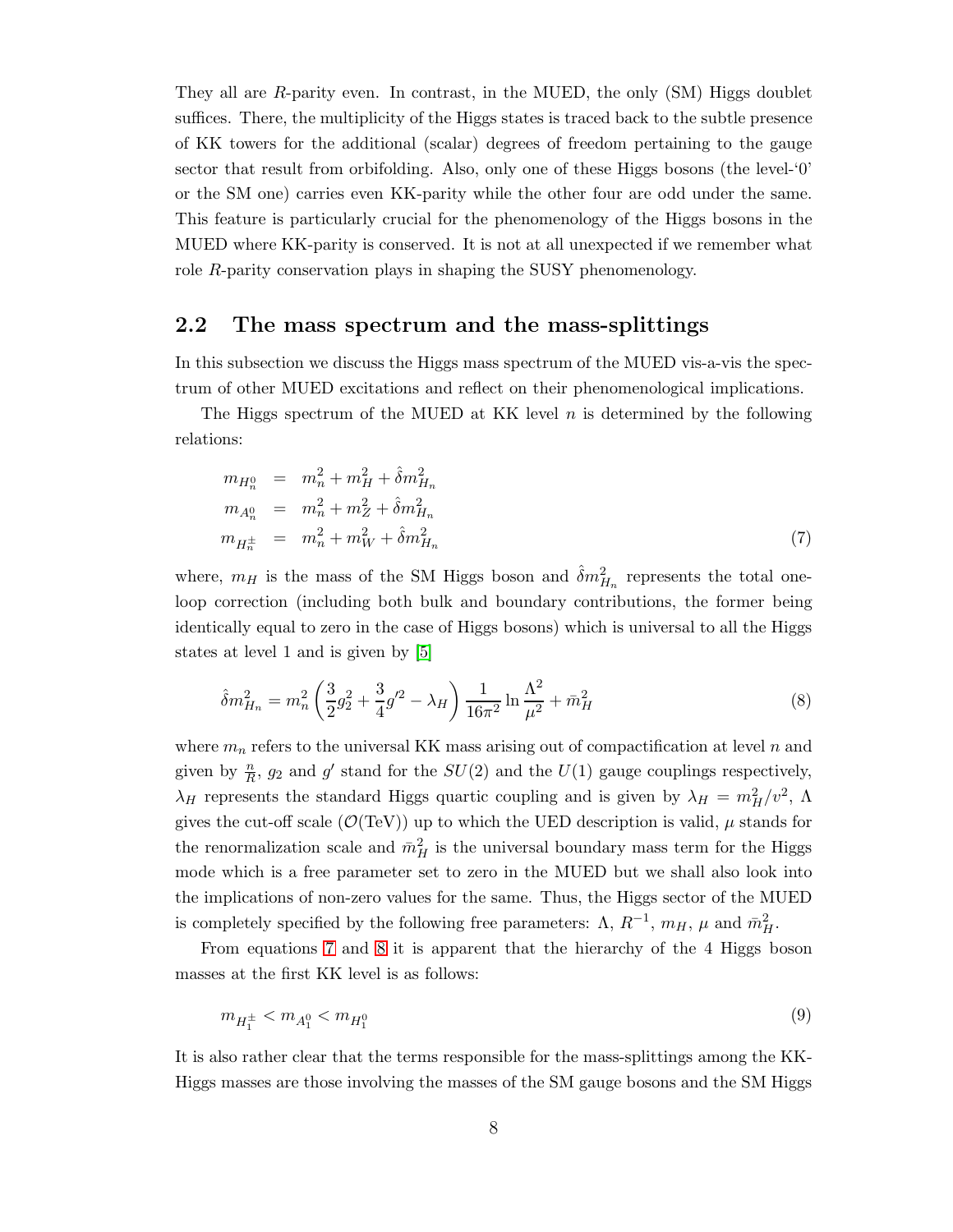boson.  $M_W$  and  $M_Z$  being the experimentally measured quantities, the individual masses of the level-1 charged and the CP-odd neutral Higgs bosons (as well as their mutual splittings) are pretty much determined.  $m_{H_1^0}$ , however, remains a function of the unknown SM Higgs boson mass but guaranteed to be the heaviest of them all with  $m_H$  (i.e., the KK level-0 Higgs boson which is the SM Higgs boson) satisfying the LEP bound (i.e.,  $m_H \ge 114.4$  GeV) [\[77\]](#page-24-11). It is interesting to note that with increasing  $m_H$ ,  $\lambda_H$  increases (in equation [8\)](#page-7-1) thus decreasing  $\hat{\delta}m_{H_n^2}$  which results in decreasing  $m_{H_1^0}$ . Also, with increasing  $R^{-1}$ , the masses of all the KK Higgs bosons get dominated by the KK-mass term  $(n/R)$  and the mass-splittings among the excited Higgs bosons become increasingly small. However, phenomenologically, the more relevant parameters are the splittings among the KK Higgs bosons and the low-lying KK excitations like the singlet KK leptons and the lightest KK particle (LKP) in which the former could decay. In section 3, we illustrate a representative situation and its phenomenological implications.

### 3 Decay of the level-1 charged Higgs boson

In this section, we discuss the possible decay modes of the level-1 charged Higgs boson and the expected features in the kinematics of its decay products. It is clear from the last section that the KK Higgs bosons are some of the lowest lying states in the MUED spectrum. With  $\bar{m}^2_H$  set to zero, only  $B_1$  (the LKP), the KK leptons and the KK neutrinos can become lighter than the level-1 charged KK Higgs boson  $(H_1^{\pm})$ depending upon the value of  $R^{-1}$ . However, for larger  $R^{-1}$  (as would be demonstrated later in this section) only singlet type KK-leptons could become lighter than  $H_1^{\pm}$  and thus, are the states to which the latter can favourably decay into.

There are thus a few characteristic modes in which  $H_1^{\pm}$  can decay depending upon the spectrum of the above mentioned excitations. In the MUED, with varying input parameters (in particular,  $R^{-1}$ ), there can be the following two phenomenologically relevant mass-orderings involving the above-mentioned low-lying MUED excitations which are somewhat degenerate in nature:

(i)  $m_{B_1} < m_{\ell_1^S} < m_{H_1^{\pm}} < m_{\ell_1^D}$ : In this case,  $H_1^{\pm}$  would undergo the two-body decay  $H_1^{\pm} \to \ell_1^S \nu_{\ell}$  followed by  $\ell_1^S \to \ell B_1$ . The hardness of the  $\ell$  is limited by and increases with the mass-splitting  $(\Delta m_{(\ell_1^S B_1)})$  between  $\ell_1^S$  and  $B_1$ . From Fig. [1](#page-9-0) it is clear that the mass-split in reference and hence the hardness of the lepton would increase with increasing  $R^{-1}$ . Thus, for  $500 \,\text{GeV} < R^{-1} < 2000 \,\text{GeV}$ , one can expect  $p_T^{\ell}$  to range between  $\underline{15\,\text{GeV}} < p_T^{\ell} < 25\,\text{GeV}$ . Detection of such a soft lepton would be a challenge at the LHC. Nevertheless, uncovering scenarios with such generic degeneracies in the spectrum would necessarily require such a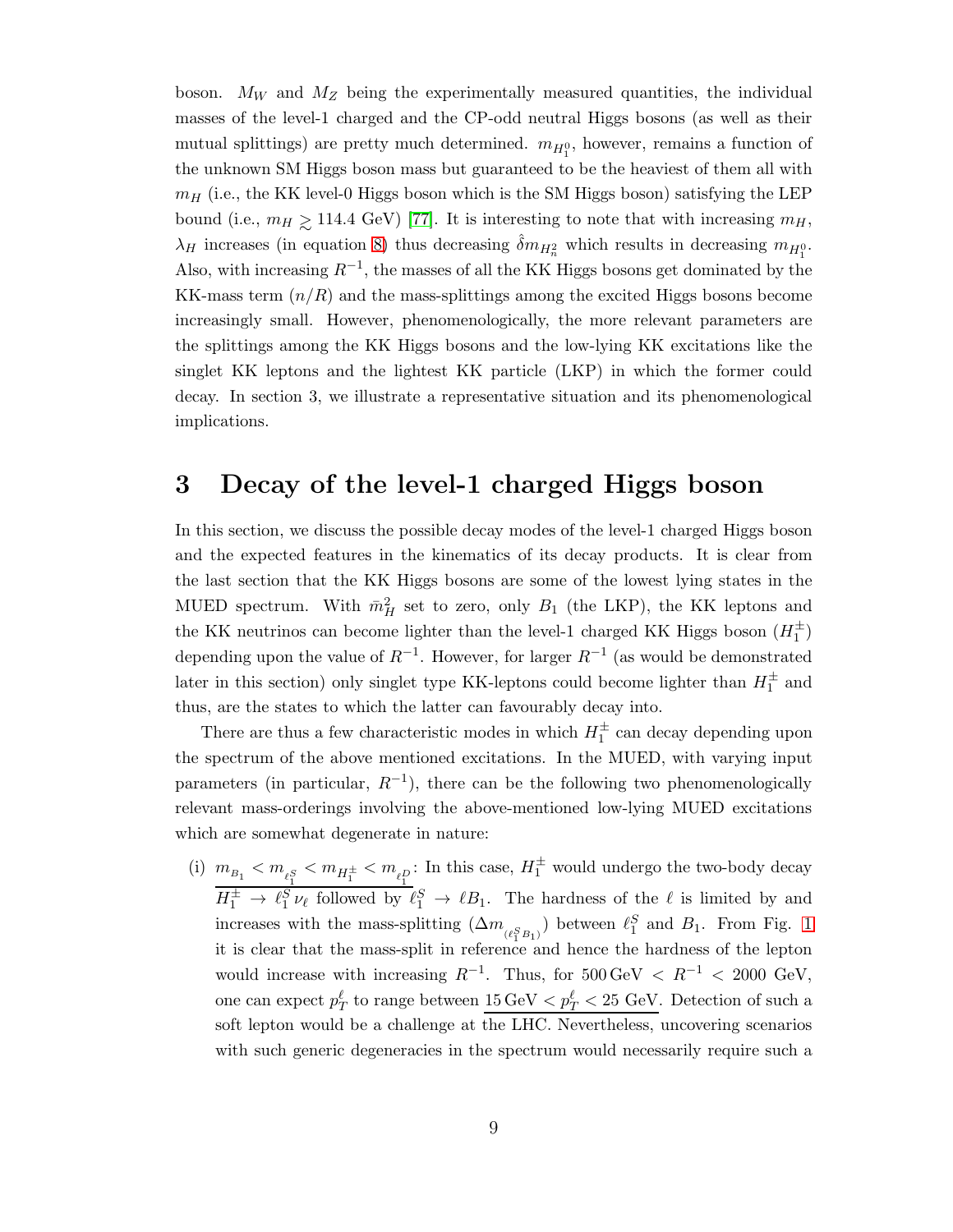resolution<sup>[7](#page-9-1)</sup>.

(ii)  $m_{B_1} < m_{H_1^{\pm}} < m_{\ell_1^S} < m_{\ell_1^D}$ : Here,  $H_1^{\pm}$  is the next-to-lightest KK particle (NLKP).<sup>[8](#page-9-2)</sup>  $H_1^{\pm}$  could only undergo 3-body decays of the form  $H_1^{\pm}$  $\stackrel{q_1^*,\ell_1^*}{\longrightarrow} f\bar{f}'B_1$  via off-shell quarks and leptons. It has earlier been observed in ref.[\[60\]](#page-24-1) that the decay lengths can be as big as 20 cm for  $\Delta m = 1$  GeV and for  $\Delta m \leq 0.4$  GeV  $H_1^{\pm}$  becomes essentially stable at colliders. These situations could result in displaced vertices and non-zero impact parameters, signals of slow and metastable charged with highly ionizing tracks etc. However, not the individual but the combined hardness of the SM fermions (quarks or lepton and neutrino) in the final state is governed by the mass-splitting  $(\Delta m_{(H_1^{\pm} B_1)})$  between  $m_{H_1^{\pm}}$  and  $B_1$ . This mutual sharing would render the final-state fermions even softer, especially when the mass splitting is already miniscule, as is the case here. It will be a challenge at the LHC (or, for that matter, at any future collider) to detect such soft fermions and hence the signatures that depend critically on this.



<span id="page-9-0"></span>Figure 1: Variation of the mass-splittings between different low-lying level-1 KK-excitations of the MUED as functions of  $R^{-1}$  and for  $\Lambda R = 20$  and  $m_{H_{SM}} = 120$  GeV. Convention followed for the legend is that the mass of the second particle is subtracted from that of the first.

Some crucial observations worth special mentions:

• First, although the fermion detection efficiencies would increase with increasing  $R^{-1}$  (at least for extreme to moderately soft fermions), the optimal reach in the latter via search for  $H_1^{\pm}$  would be determined by how sharply the production cross section of  $H_1^{\pm}$  drops with  $R^{-1}$ .

 $7A$  similar situation occurs in a supersymmetric scenario in the so-called stau coannihilation region where the stau and the LSP (the lightest neutralino) are rather degenerate [\[78,](#page-24-12) [79\]](#page-24-13).

<span id="page-9-2"></span><span id="page-9-1"></span><sup>8</sup>Phase 2 of the phase diagram in ref.[\[60\]](#page-24-1).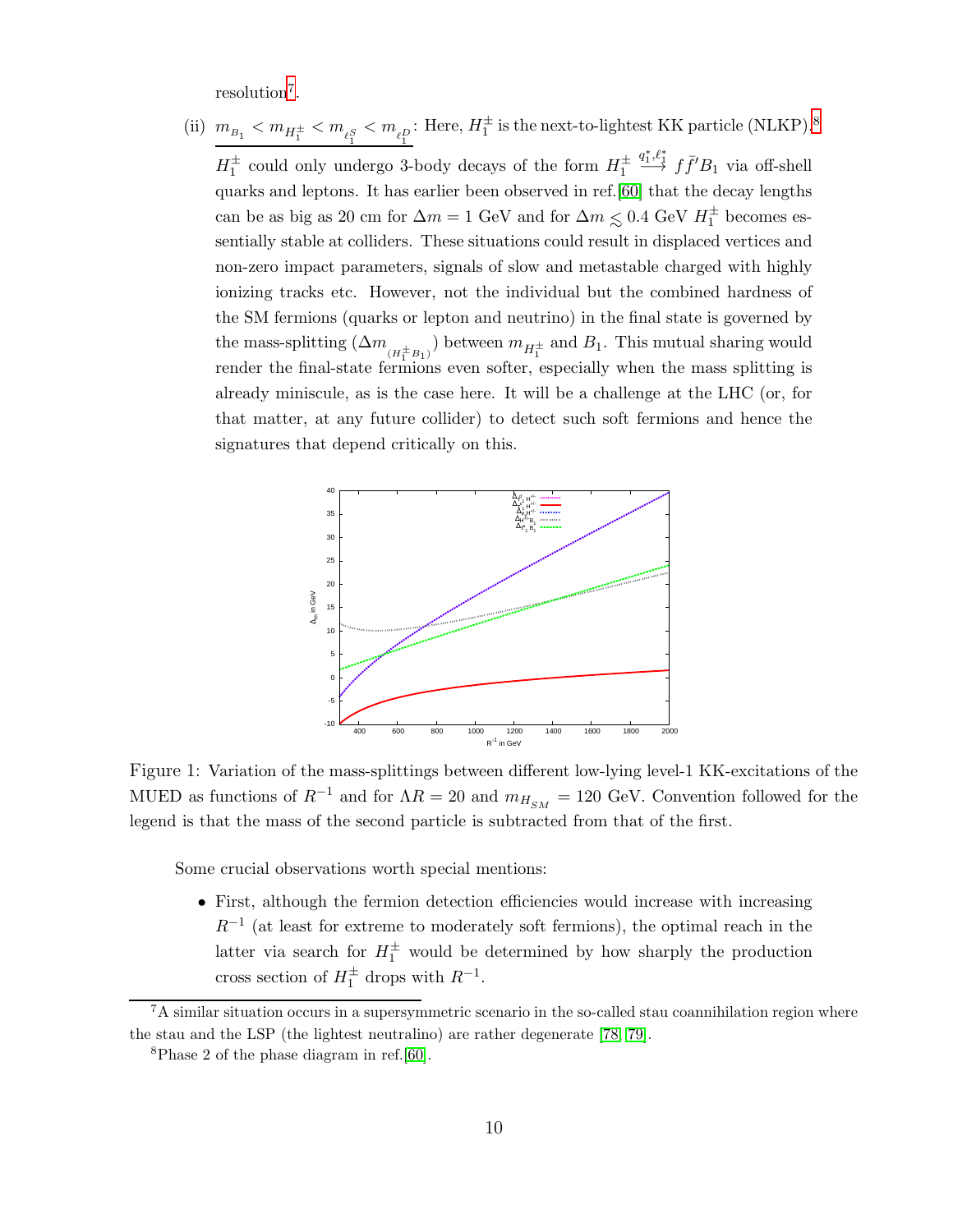- Second, in the two cases discussed above, the degeneracy of the mother and the daughter (KK) excitations are such that in the first case the MUED excitations would decay promptly while the latter one is likely to have exotic signals from long-lived, metastable excitations. The region of parameter space where such phenomenon may occur depends crucially on the mass of the SM Higgs boson [\[60\]](#page-24-1). In our analysis, however, we have kept  $m_{H_{SM}}$  fixed at 120 GeV for which the latter phase takes over at around  $R^{-1} = 1400 \text{ GeV}$  (see the bottom-most curve of Fig. [1.](#page-9-0)
- Lastly, the LKP, though by virtue of being rather heavy  $(m_{B_1} \sim R^{-1})$  could carry a lot of  $p_T$ , the vector-sum of the same for two of them<sup>[9](#page-10-0)</sup> in the final state may suffer significant cancellation because of the afore-mentioned mass-degeneracy between the decaying particle and the the LKP<sup>[10](#page-10-1)</sup>. Thus, the missing  $p_T$  in any event turns out to be characteristically soft in contrary to the generic expectation. These are the kinematic regimes where the backgrounds are generally very high thus making the hunt for exotics like  $H_1^{\pm}$  further challenging. A detailed simulation with major detector effects incorporated would be required for a reasonable understanding of the phenomenon.



<span id="page-10-2"></span>Figure 2: Variation of the decay branching fractions of the level-1 charged Higgs boson  $(H_1^{\pm})$  to leptons and neutrinos as a function of  $R^{-1}$  (in GeV). The blue (top) curve stands for the combined branching fraction of  $H_1^{\pm}$  to singlet level-1 KK leptons while the red and black (bottom) correspond to the combined fractions to doublet level-1 KK leptons and level-1 KK-neutrinos respectively.

Consequently, searches for the KK Higgs bosons are supposed to be heavily plagued by the background thus making their observation extremely difficult at any future

<span id="page-10-0"></span> $9N$ ote that, similar to SUSY scenarios with conserved R-parity, KK-parity in MUED ensures that level-1 MUED states would be pair-produced at the LHC and they would ultimately cascade to a pair of LKPs  $(B_1, B_2)$ in our case).

<span id="page-10-1"></span><sup>10</sup>Similar observations were made in Refs. [\[71,](#page-24-14) [72\]](#page-24-15).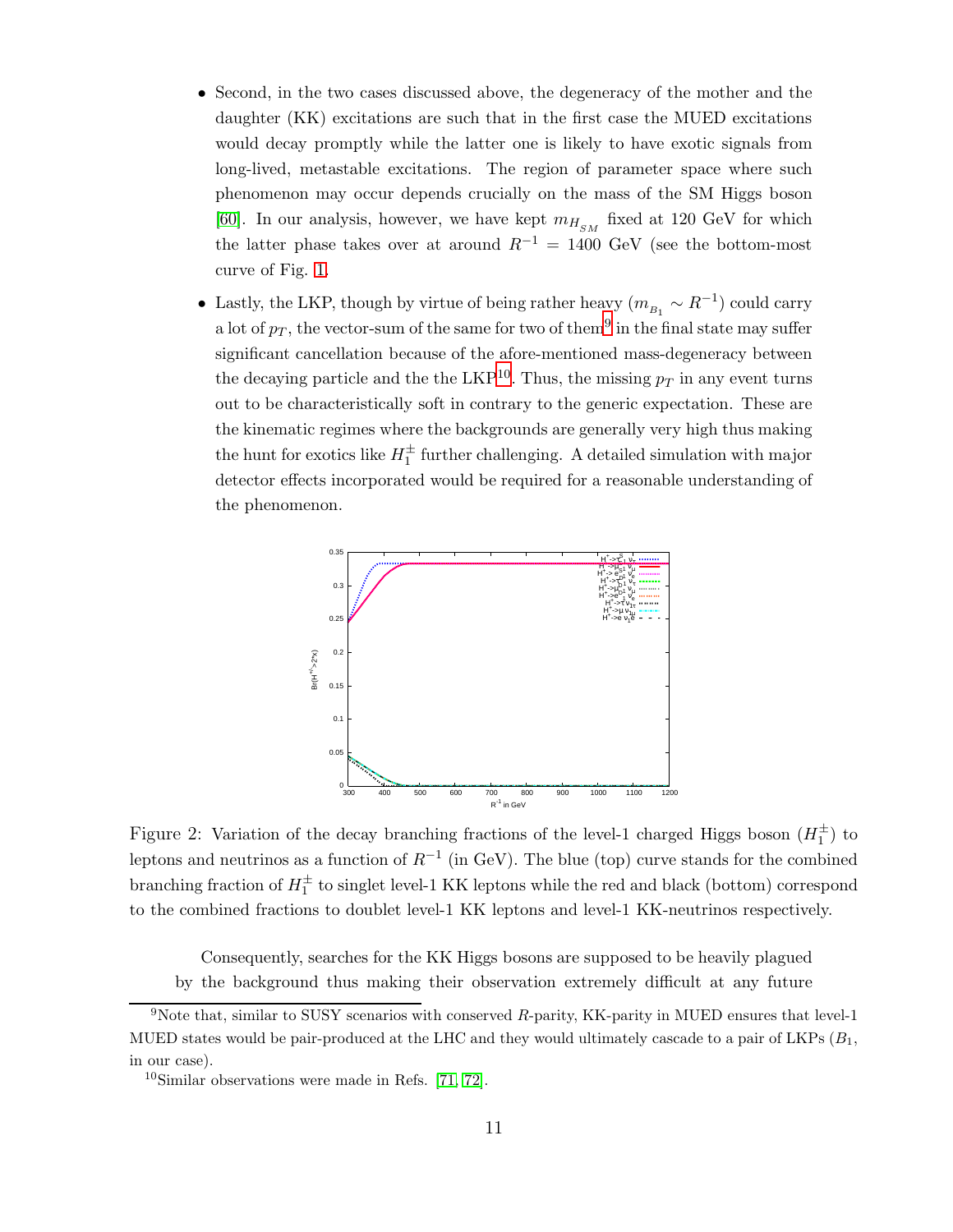collider including the LHC. In Fig. [2](#page-10-2) we present the branching fractions of the charged level-1 KK-Higgs boson to level-1 KK leptons and KK neutrinos. The behaviour of the curves can be explained with the help of the expressions for the respective couplings as given in ref.[\[21\]](#page-22-1). However, the interplay of different parameters that are instrumental is quite complex. One can, however, try to follow the proceedings in a somewhat intuitive way as follows.

Note that the couplings of a pure KK Higgs boson to the KK leptons and/or KK neutrinos necessarily involve a chirality-flip. Since, a neutrino (or its KK excitation) is a helicity eigenstate (left-chiral), its interaction vertex with a 'pure' charged Higgs boson could only involve a right chiral charged KK lepton (or its SM counterpart) whose strength is proportional to the lepton Yukawa coupling and is, in turn, proportional to its mass. This issue is clear if we note that the decay branching fraction to  $\tau_1^S$  is a little more enhanced that that for the other two lepton flavours for low  $R^{-1}$ .

The overwhelmingly large branching fraction to singlet KK-leptons is due to the availability of phase space while the same gets closed for  $H_1^{\pm} \to \ell_1^D \nu$  for  $R^{-1} \geq 400$ GeV since  $m_{\ell_1^D} > m_{H_1^{\pm}}$  for such  $R^{-1}$  (see Fig. [1\)](#page-9-0). Once they lead, the individual branching fractions to  $e_1^S$ ,  $\mu_1^S$  and  $\tau_1^S$  are mainly governed by the term proportional to the respective fermion masses for low  $R^{-1}$ . It should be remembered that the absolute width for decays of  $H_1^{\pm}$  in these modes are still small ( $\lesssim \mathcal{O}(10^{-5} \text{ GeV})$ ) though ensures promptness of its decay. With growing  $R^{-1}$  the terms in the coupling conspire to ensure a universality among the three lepton flavours in the decay of  $H_1^{\pm}$ . This feature goes a long way in shaping the phenomenology at the LHC. In regions of MUED parameter space where  $\ell_1^S$ -s are the NLKP  $H_1^{\pm}$  decays almost indiscriminately to all three flavours. With  $p_T^{\ell}$  being governed by the mass-split  $\Delta m_{\ell_1^S B_1}$  (from the subsequent decays of  $\ell_1^S \to \ell B_1$ ) it is expected (from Fig. [1\)](#page-9-0) that the former can attain a value of around 15 GeV before a new phase emerges at around 1.4 TeV. The important point to note here is that one may try to tag the soft electrons and muons which is comparatively easier instead of looking for such a soft tau.

However, as the charged Higgs boson (as well as all the excited Higgs bosons) has an admixture of 5th (scalar) component of the 5-dimensional gauge bosons, this may lead to some chirality-conserving (gauge) couplings albeit suppressed by the mass of the appropriate KK gauge boson. This feature is clear from the fact that there are some small but non-zero branching fractions to doublet KK-leptons and to KK-neutrinos at relatively small  $R^{-1}$  which quickly (at around  $R^{-1} = 400$  GeV) drops to insignificant levels as  $R^{-1}$  grows.

In this context, it should be mentioned that with increasing mass of the SM Higgs boson,  $H_1^{\pm}$  may become the LKP for larger values of  $R^{-1}$ . Such a phase raises the standard debates pertaining to the implications of a stable charged particle as the dark matter candidate and a clarification to this is given in [\[60\]](#page-24-1). We, however, do not get into the analysis of this phase at this stage.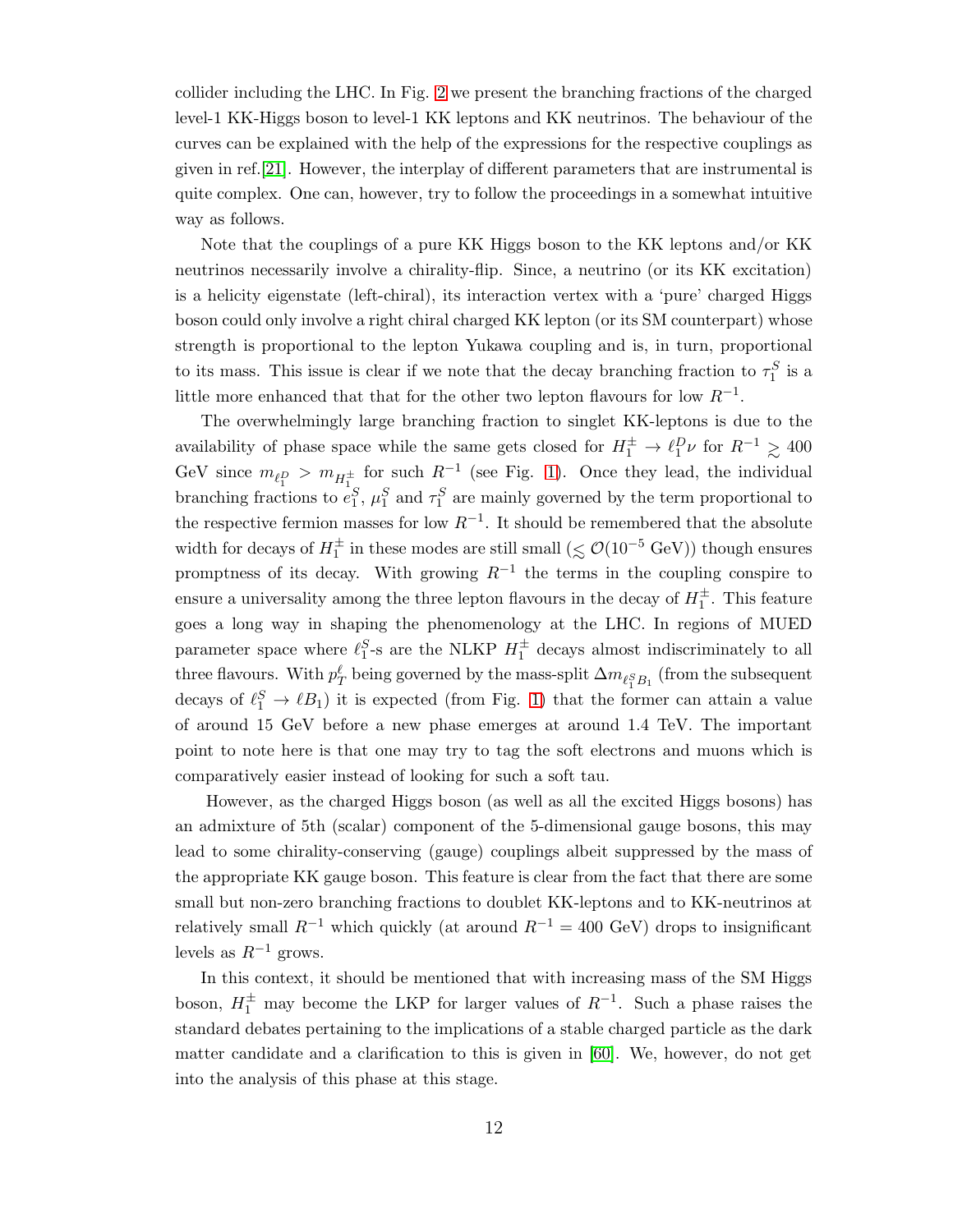## 4 Production of level-1 KK Higgs bosons

It is rather obvious from the previous section that finding the KK Higgs bosons at colliders would be a difficult task due to the kinematic features (softness) their decay products bear. Thus, any serious attempt to resurrect the possibility of finding the KK Higgs boson should, in the first place, ensure that the production cross section of them are reasonably high so as to make up for a low overall efficiency that would be plaguing their detection. Hence, in this section, we take up a brief study on the production rates of the KK Higgs bosons (particularly, for the charged KK Higgs boson).

Level-1 KK Higgs bosons have odd KK-parity and hence cannot be produced as a single resonance unlike the Higgs bosons of the SM or those of the SUSY scenarios which have even  $R$ -parity. KK Higgs bosons can only be produced in association with another level-1 KK excitation which has a similar mass as the KK Higgs boson ( $\sim R^{-1}$ . This brings in a significant demand on the available phase space when compared to the cases of Higgs boson production in SM and the SUSY scenarios where not only their resonant productions but also their associated productions with lighter particles like the SM gauge bosons and fermions are promising.

The production processes of the level-1 KK Higgs bosons can be broadly divided into two categories: (i) direct production processes and (ii) production under UED cascade decays. The direct production processes include pair production of the level-1 Higgs bosons and their production in association with level-1 gauge bosons like  $Z_1$  and  $W_1^{\pm}$ . It is already well-known that the rates for these processes are not at all significant at the LHC. This is not unexpected since these involve production of two massive  $\sim R^{-1}$  particles mainly driven by weak interaction. We leave the detail exploration of such processes for a future work. Pair production of  $t_1\bar{t}_1$  followed by their decays to charged level-1 KK-Higgs bosons was discussed in Ref. [\[62\]](#page-24-3). In the present work, we take a special note of the couplings involved in the latter processes and concentrate on the production of the level-1 charged KK-Higgs bosons under cascades (involving UED excitations) at the LHC. This is in line with and motivated by similar studies undertaken for the MSSM Higgs bosons in recent times and which turned out to be very promising<sup>[11](#page-12-0)</sup> [\[73,](#page-24-16) [74\]](#page-24-17).

<span id="page-12-0"></span><sup>&</sup>lt;sup>11</sup>This is a possibility as it is well-known that corresponding to each cascade diagram involving SUSY particles in the MSSM there is a corresponding "twin diagram" [\[11\]](#page-21-10) involving their KK-counterparts in MUED. While for the MSSM Higgs bosons these may not serve as the discovery channels but would play complementary and/or supplementary roles in deciphering the MSSM Higgs system, in case of the level-1 KK Higgs bosons these turn out to be the only modes that are phenomenologically interesting.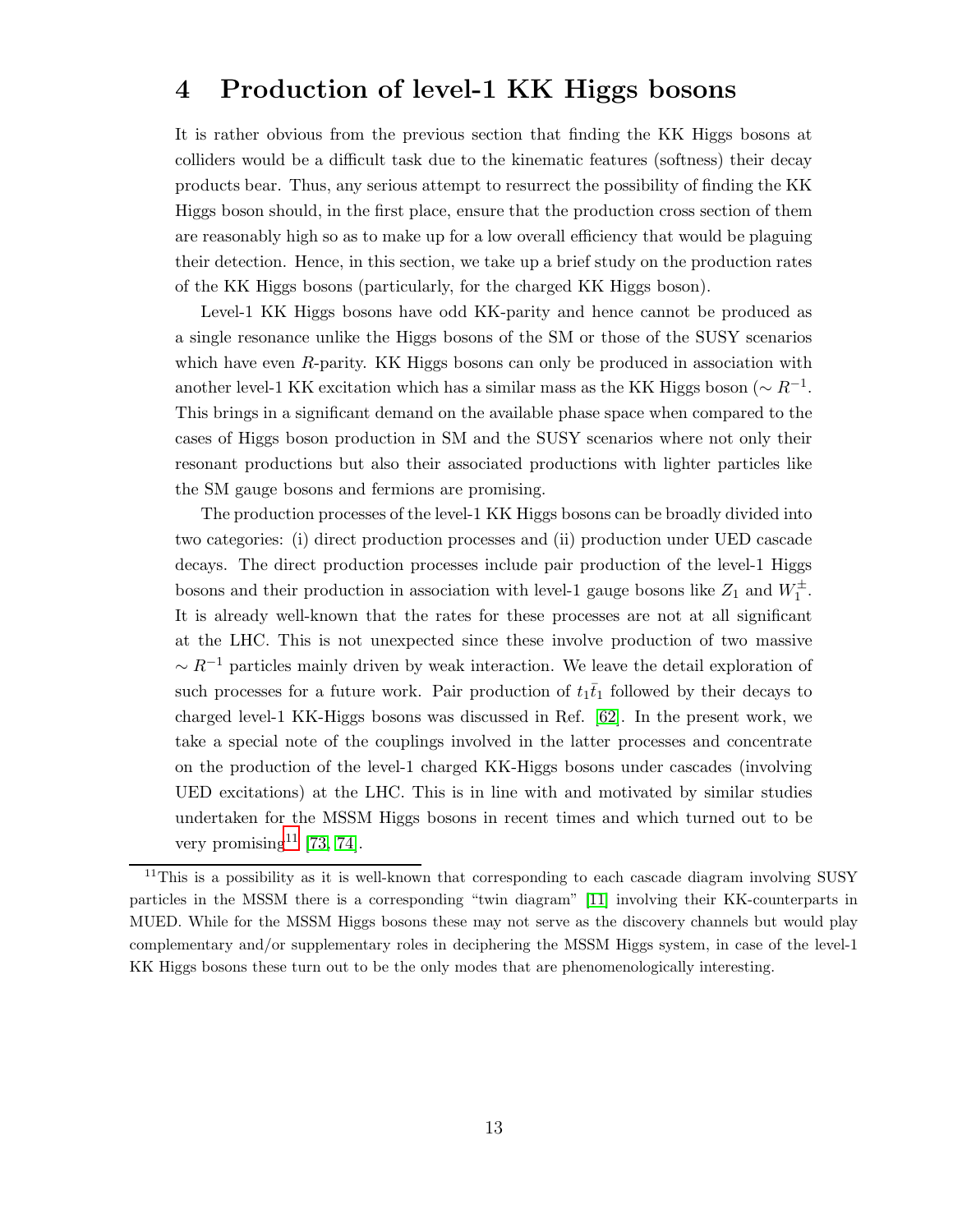# 4.1 Production of  $H_1^{\pm}$  under UED cascades

The production of  $H_1^{\pm}$  under UED cascades takes advantage of the large production cross section of the strongly interacting UED excitations (level-1 KK gluon and quarks) at the LHC. The yield of  $H_1^{\pm}$  under cascade decays of these excitations depends crucially on how favourably they decay to  $H_1^{\pm}$ . To this effect, pair-production of level-1 KK gluon  $(pp \to g_1g_1)$  and the associated productions of level-1 gluon and level-1 quarks  $(pp \to g_1q_1)$  play the dominant roles. For these, it is the effective decay branching fraction of  $g_1$  to  $H_1^{\pm}$  that holds the key. Decays of  $q_1$  to  $H_1^{\pm}$  are suppressed for the first two generations of quarks and are only significant for the ones from the third generation, i.e., for  $b_1$  and  $t_1$ .<sup>[12](#page-13-0)</sup> Thus, pair productions of the third generation level-1 KK quarks have somewhat significant contributions to  $H_1^{\pm}$  through their decays. In fact, to obtain  $H_1^{\pm}$  from the decay of  $g_1$ , the cascades almost necessarily have to go via an intermediate state involving a third generation level-1 quark, i.e.,  $g_1 \to b(t) \bar{b}_1(\bar{t}_1) \to$  $H_1^{\pm} + X$ . Hence, an important part of the present work is the study of the decays of level-1 gluon to  $b_1$  and  $t_1$  and their subsequent decays to  $H_1^{\pm}$ . We reiterate that  $(SU(2)$  and  $U(1)$ ) mixing in the third generation quark and lepton sector has been fully incorporated in our present analysis. It is observed that the lighter mass eigenstates  $t_1$  and  $b_1$  have predominantly the  $SU(2)$  component while the heavier  $t_2$  and  $b_2$  states are mostly of  $U(1)$  type. These relative strengths of different couplings play crucial roles in subsequent analysis.

The couplings that are instrumental in determining the strengths of different branching modes of  $t_1^{(1,2)}$  $_1^{(1,2)}$  and  $b_1^{(1,2)}$  $1^{(1,2)}$  to  $H_1^{\pm}$  are  $H_1^{+}$   $\bar{t}_1$  b,  $H_1^{+}$   $\bar{t}_2$  b,  $H_1^{-}$   $\bar{b}_1$  t,  $H_1^{-}$   $\bar{b}_2$  t (and their hermitian conjugates). We checked and used these couplings as given in ref. [\[21\]](#page-22-1). A minute inspection of these couplings reveals that the  $U(1)$  type (heavier) level-1 top quark has a coupling with  $H_1^{\pm}$  which is similar to the coupling involving the  $SU(2)$  type (lighter) level-1 KK bottom quark and  $H_1^{\pm}$ . These couplings are enhanced compared to the other set of similar couplings relevant in the present analysis, i.e., the couplings of  $H_1^{\pm}$  with lighter level-1 KK top quark and that with the heavier level-1 KK bottom quark. As we would see, these relative strengths of different couplings play crucial roles in subsequent analysis.

For numerical purposes we use CalcHEP [\[68\]](#page-24-5) and modified the available model files [\[67\]](#page-24-4) for MUED to incorporate the Higgs sector up to KK level-1 by including the couplings of level-1 Higgs bosons with different SM and level-1 UED excitations [\[75\]](#page-24-18). To calculate the cross sections for different processes we make use of the CTEQ6L [\[76\]](#page-24-19) parton distribution functions with the renormalization/factorization scale set at  $\sqrt{\hat{s}}$ . The present study is carried out at the parton-level to establish that cascade decays of level-1 KK particles of the MUED could turn out to be healthy sources for the (level-1) charged Higgs boson at the LHC that may aid their search.

<span id="page-13-0"></span> $12$ See, for example, Appendix A, equations A.3, A.4 and A.33 to A.36. of ref.[\[21\]](#page-22-1).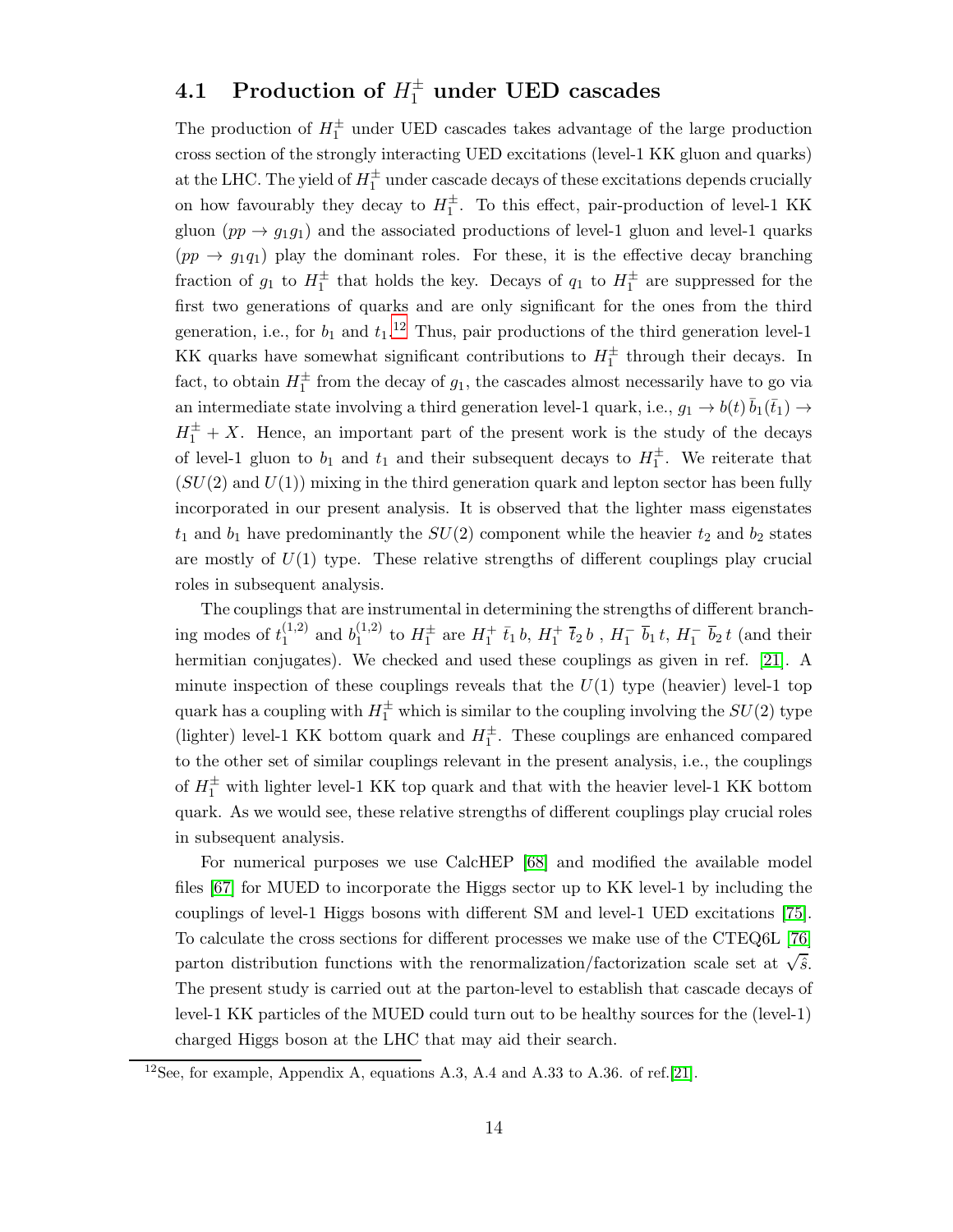#### 4.2 Productions and decays: modes and rates

<span id="page-14-2"></span>Guided by the discussion above, in this subsection we analyze the production and decay schemes of different level-1 KK excitations that would have crucial bearing on the yield of  $H_1^{\pm}$  at the LHC under UED cascades.

<span id="page-14-0"></span>

Figure 3: (a) Variations of different strong production cross sections at an LHC energy of 14 TeV.  $q_1$  in the legend stands for the level-1 KK quarks from the first two generations. Contributions from the charge-conjugated final states are taken into account wherever relevant. (b) Variation of the decay branching fractions of level-1 KK-gluon to level-1 third generation KK-quarks as functions of  $R^{-1}$ .

In Fig. [3\(a\)](#page-14-0) we illustrate the basic strong production cross sections for  $g_1$ -pair,  $g_1q_1$ (with first two generations of level-1 quarks) associated productions as a function of  $R^{-1}$  at the LHC energy of 14 TeV.<sup>[13](#page-14-1)</sup> Also presented are the rates for the associated production of level-1 gluon along with level-1 bottom quarks and pair production of level-1 top quarks. We closely agree with the existing literature on these estimates at appropriate limits. From  $g_1$ -pair production and  $g_1b_1$  associated production processes, a combinatoric enhancement in the rate for inclusive single  $H_1^{\pm}$  final state would be present since both  $g_1$  and  $b_1$  can decay into  $H_1^{\pm}$ . Pair productions cross sections of  $b_1$ (including  $b_1^D \bar{b}_1^D$ ,  $b_1^D \bar{b}_1^S + c.c.$ ,  $b_1^D b_1^D + c.c.$ ) and  $t_1^S$  are also indicated since they could directly decay into level-1 charged Higgs bosons. While obtaining the results presented in this plot we checked that the results of  $[4, 62]$  $[4, 62]$  are reproduced under appropriate setups. In Fig. [3\(b\)](#page-14-2) we present the decay branching fractions of the level-1 KK gluon to the third generation level-1 quarks, i.e.,  $b_1$  and  $t_1$ , as functions of  $R^{-1}$ . In Figs. [4\(a\)](#page-15-0) and [4\(b\)](#page-15-1) similar variations of the subsequent decays of the level-1 lighter and heavier top quarks  $(t_1^S \text{ and } t_1^D)$ , respectively to  $H_1^{\pm}$  are illustrated. A corresponding set of plots are presented in Figs[.5](#page-15-2) for the level-1 bottom quark,  $b_1^D$ .

<span id="page-14-1"></span> $13$ Later in this work, we demonstrate the prospect of a 10 TeV LHC run which is imminent in a few years time after the scheduled take-off in November, 2009.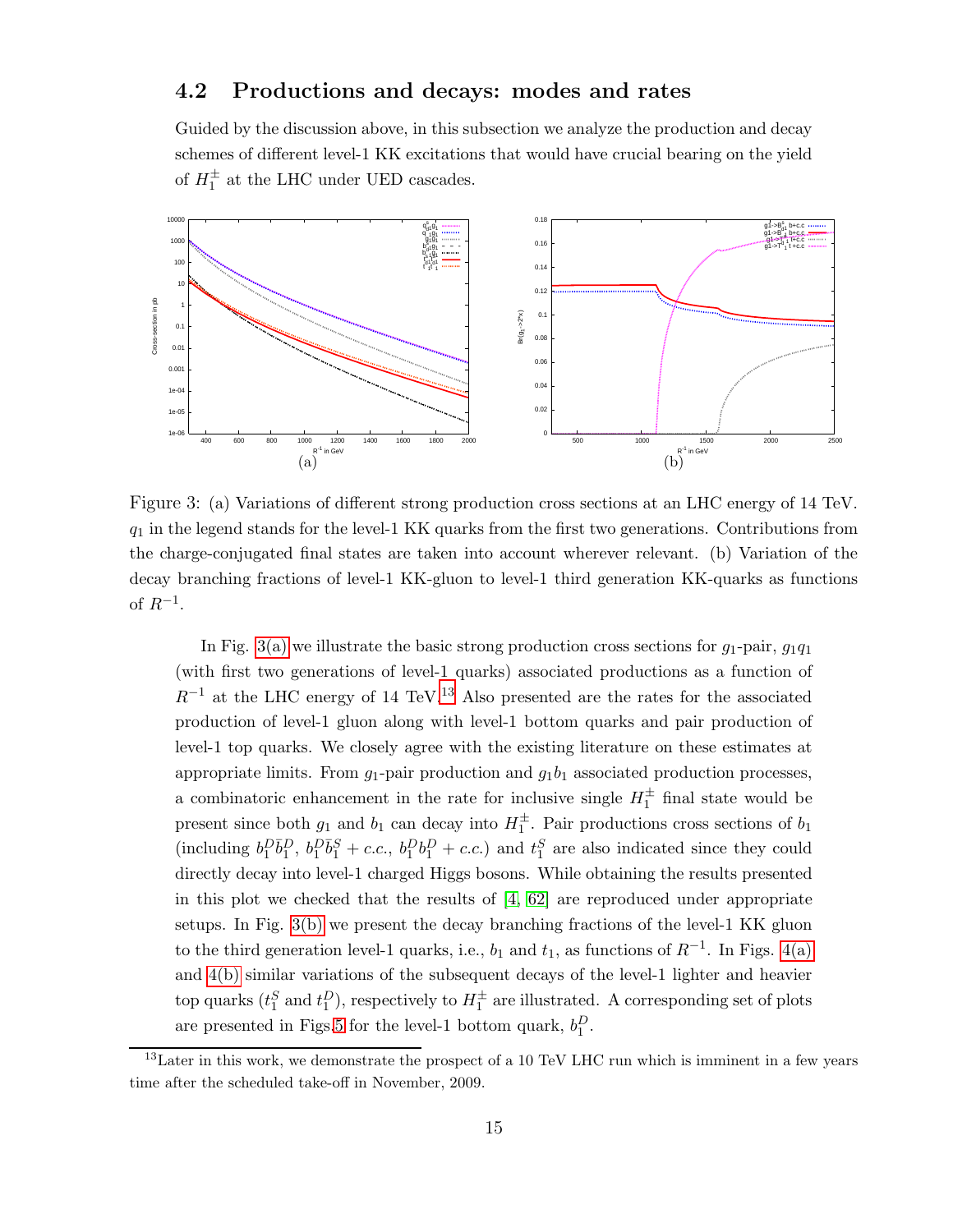<span id="page-15-1"></span><span id="page-15-0"></span>

Figure 4: Variations of different decay branching fractions with respect to  $R^{-1}$  (in GeV) for (a) the lighter level-1 KK-top quark (predominantly doublet type) and (b) the heavier level-1 KK-top quark (predominantly singlet type).



<span id="page-15-2"></span>Figure 5: Variations of different decay branching fractions with respect to  $R^{-1}$  (in GeV) of the lighter (predominantly doublet type) level-1 KK-bottom quark.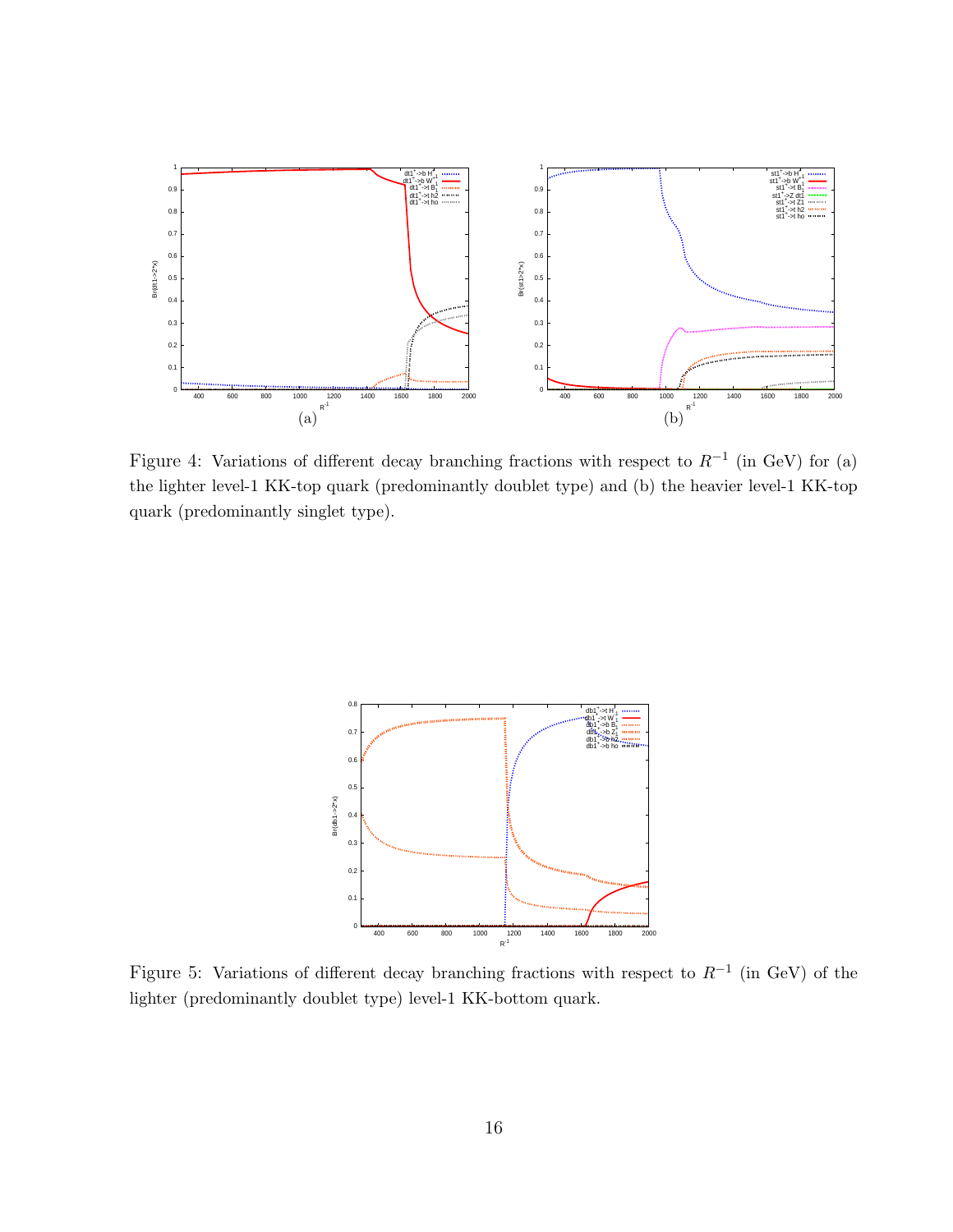From Fig. [3\(a\)](#page-14-0) it is apparent that a simple sum over the cross sections from different production processes contributing to a final state with a single  $H_1^{\pm}$  could vary between 1000 pb and 10 fb for  $300 < R^{-1} < 2000$  GeV. This is a conservative estimate since many of the contributing processes may have a combinatorial effect (as indicated above) which may lead to an enhanced effective cross section.

From Fig. [3\(b\)](#page-14-2) it is seen that  $g_1$  could always decay into  $b_1^D$  and  $b_1^S$  (as far as third generation level-1 quarks are concerned, which may subsequently decay to  $H_1^{\pm}$ ). The decay  $g_1 \to t_1^D t$  opens up only at a higher value of  $R^{-1}$  around 1100 GeV when the mass-splitting between  $g_1$  and  $t_1^D$  allows for the top-mass. Once it opens up the corresponding branching fraction easily overtakes the ones for the decays to level-1 bottom quarks. The reason behind this is the appreciable mixing in the level-1 topquark sector compared to that in the level-1 bottom quark sector. As  $m_{t_1^S} > m_{t_1^D}$ , it is expected that  $g_1 \to t_1^S t$  opens up at an even larger value of  $R^{-1}$ . Note that, in any case, these branching fractions are only in the order of a few percent, the bulk fraction being shared by the decay modes to first two generations of quarks.

Figs. [4\(a\)](#page-15-0) and [4\(b\)](#page-15-1) reveal that it is only  $t_1^S$  that can have an appreciable branching fraction to  $H_1^{\pm}$  reaching almost 100% between 600  $\lt R^{-1}$   $\lt$  950 GeV. Even for  $R^{-1}$ around 2 TeV the branching fraction to  $H_1^{\pm}$  remains appreciable ( $\simeq 35\%$ ). It is observed that the rest of the branching fraction is shared by  $t_1^S$  decaying to level-1 neutral Higgs bosons or  $B_1$  along with the SM top quark which are open for  $R^{-1} \geq 1$  TeV. In other words, the small mass of the associated SM b-quark increases the possibility of an enhanced production of  $H_1^{\pm}$  in the decay of  $t_1^S$ . Note that, the chiral mixing being not so large even for the level-1 quarks from the third generation,  $t_1^S$  remains predominantly of the singlet type. Hence, its decay to  $W_1^{\pm}$  is always suppressed. Just the reverse is true for  $t_1^D$ , i.e., it dominantly decays to  $W_1^{\pm}$  before being taken over by decays to level-1 neutral Higgs bosons at around  $R^{-1} = 2$  TeV. The decay patterns are consistent with the couplings involved whose forms are rather complicated (see, for example, Appendix A of ref.[\[21\]](#page-22-1)).

Thus, as far as production of  $H_1^{\pm}$  is concerned, the bottom line is that having  $t_1^D$ would be of no use while  $t_1^S$  could be a significant source (with a branching ratio  $\geq 35\%$ ) over the phenomenologically interesting range of  $R^{-1}$ .

In Fig. [5](#page-15-2) we present the decay branching fractions of  $b_1^D$ . Its decay to  $H_1^{\pm}$  opens up for larger  $R^{-1}$  ( $\simeq$  1150 GeV) such that the mass-split between  $b_1^D$  and  $H_1^{\pm}$  allows for the mass of the accompanying top quark. It grows fast and dominates for large  $R^{-1}$ , the corresponding branching fraction reaching up to 65%. The effects are again consistent with the form of the involved couplings mentioned above. On the other hand,  $b_1^S$  decays into  $bB_1$  with almost 100% branching fraction over the entire range of  $R^{-1}$ .

The summary of the information obtained from the above set of figures is the following. Only  $t_1^S$  and  $d_1^B$  can have appreciable branching fractions to  $H_1^{\pm}$  with the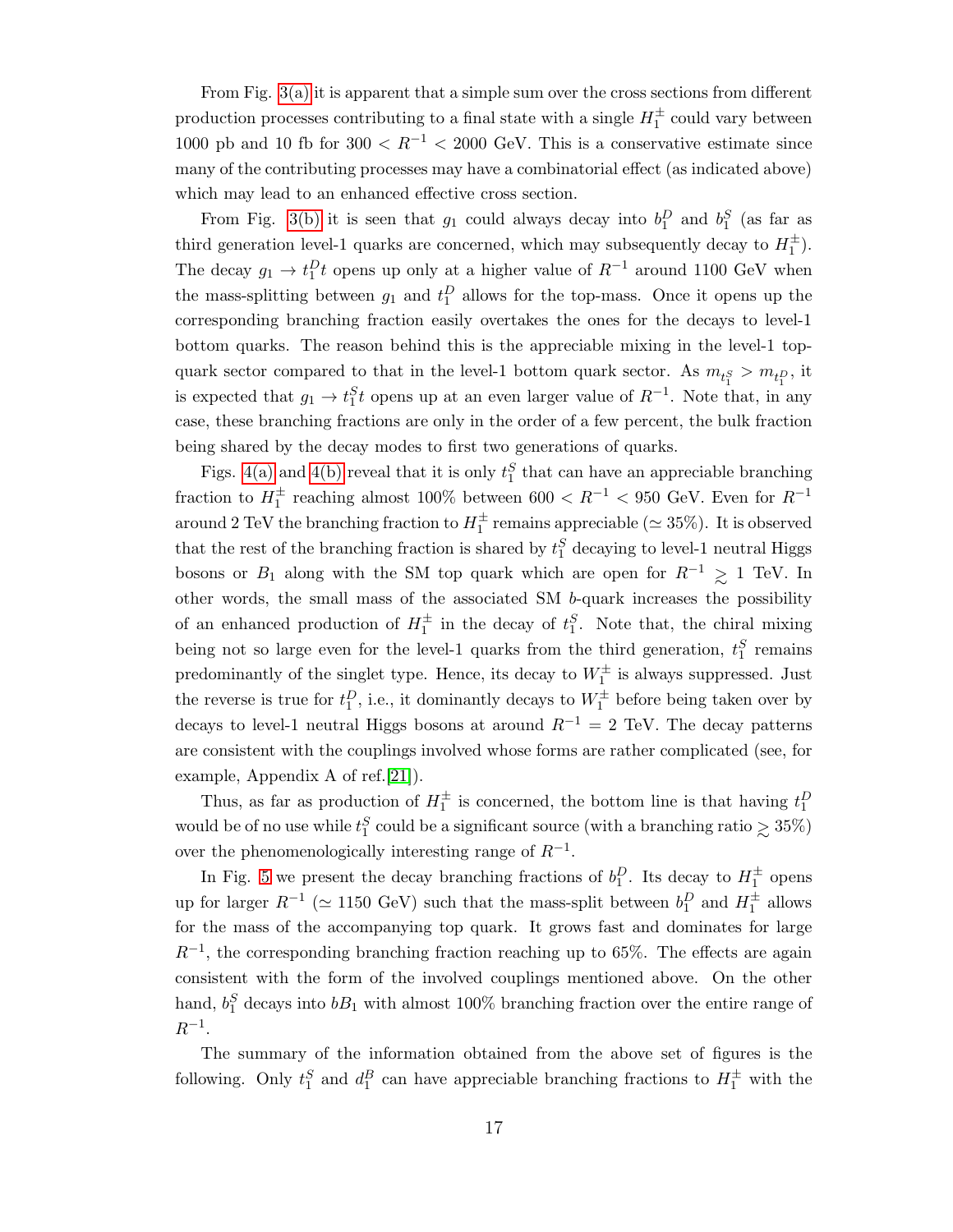<span id="page-17-1"></span>former having the branching fraction to  $H_1^{\pm}$  ranging between 35% and 100% over the accessible range of  $R^{-1}$ . However, having  $t_1^S$  in the decay of  $g_1$  is somewhat less probable and only takes place only at larger values of  $R^{-1}$ . On the other hand,  $b_1^D$  can be obtained in the decay of  $g_1$  (although with a branching fraction of only about 10%, on an average, for 300 GeV  $\langle R^{-1} \rangle$  = 2000 GeV) this could yield  $H_1^{\pm}$  under cascades for  $R^{-1} > 1150 \text{ GeV}$ . Thus, it appears, that under cascade decays of gluino,  $b_1$  induced  $H_1^{\pm}$  production would exceed the one induced by  $t_1$ .

<span id="page-17-0"></span>

Figure 6: Variations of effective production cross sections of an inclusive KK level-1 charged Higgs bosons under cascade decays of UED excitations as functions of  $R^{-1}$ .

In Figs. [6\(a\)](#page-17-0) and [6\(b\)](#page-17-1) we compare the total contributions to  $H_1^{\pm}$  production from these cascades and that from the direct productions of  $t_1$  and  $b_1$  at the LHC for centre of mass energies of 10 and 14 TeV respectively. Up to about 1.1 TeV, the sole contribution to  $H_1^{\pm}$  comes dominantly from the production of  $t_1^{S}$ <sup>t</sup><sub>1</sub><sup>S</sup><sub>1</sub>-pair and their decays. As mentioned earlier, pair production of  $b_1$  quarks could not play a role here since  $H_1^{\pm}$ -s from their decays would always be accompanied by top quarks and the mass-split between  $b_1$  and  $H_1^{\pm}$  is not simply enough to accommodate the same for such low values of  $R^{-1}$ . As pointed out earlier, contribution to  $H_1^{\pm}$  final states from the cascades of level-1 KK gluon turns on as soon as  $R^{-1}$  is large enough ( $\gtrsim 1.1$  TeV) such that  $g_1 \to t_1^S \bar{t}$  opens up. There, as is clear from these figures, the contributions from the cascade decays could be appreciable and may enhance the yield of  $H_1^{\pm}$  by an order of magnitude for both 10 and 14 TeV runs. The observation is significant in view of not so big a rate for  $H_1^{\pm}$  via direct productions of the level-1 b and t quarks. It has already been pointed out in earlier sections that detecting  $H_1^{\pm}$  at the LHC could be a difficult task. This is because the decay products of  $H_1^{\pm}$  can be rather soft and thus, an experiment like the LHC could turn out to be rather insensitive to them. Unless we may expect a radical improvement in the sensitivity of the experiment to softer decay products, the only way we could overcome this limitation is by having a larger rate for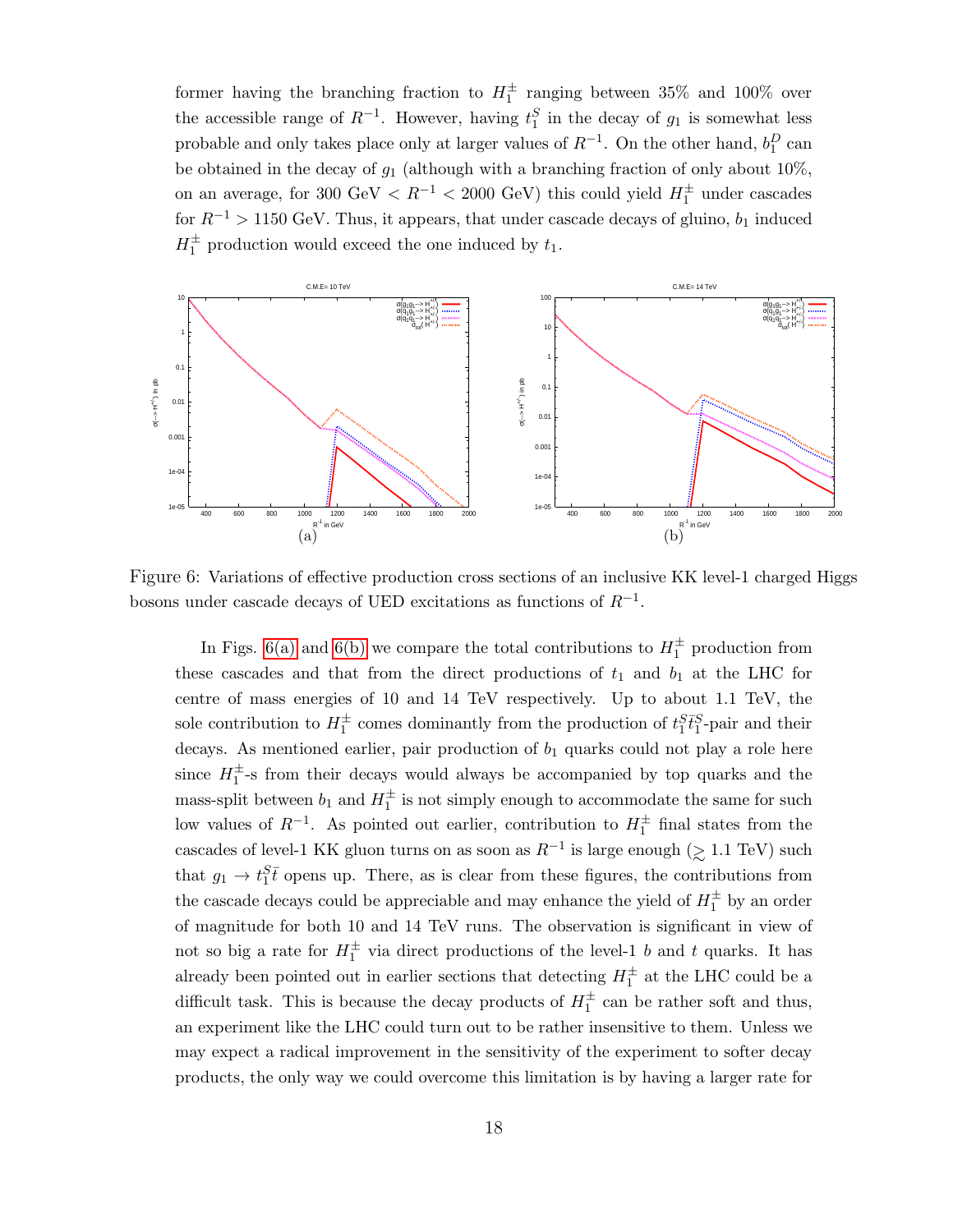$H_1^{\pm}$  in the first place. This work advocates that the production of  $H_1^{\pm}$  through UEDcascades could come into aid and may somewhat compensate for the poor sensitivity over a favourable range of  $R^{-1}$ . Interestingly enough, such an enhancement comes to our aid for heavier masses (higher values of  $R^{-1}$ ) only thus could extend the reach of the LHC by 250–300 GeV (by looking at the effective cross sections) for both 10 and 14 TeV runs. On the other hand, it can be seen from these figures that a 14 TeV run would match the yield from a 10 TeV run with masses heavier by 300-400 GeV. However, the absolute yields are predicted to be quite small for the 10 TeV run. For example, requiring a minimum of 100 raw  $H_1^{\pm}$  events before folding in the usual suppression factors like the lepton (particularly,  $\tau$ ) reconstruction efficiency, triggerrelated factors and other kinematic cuts, the tentative reach in  $R^{-1}$  at two different center-of-mass energies as a function of accumulated luminosities are as follows:

| $\int \mathcal{L} dt$ (fb <sup>-1</sup> )                                         |  | 50                       | 100 |
|-----------------------------------------------------------------------------------|--|--------------------------|-----|
| $\sqrt{s} = 10 \text{ TeV} \parallel 600 \mid 1000 \mid 1200 \mid 1400 \parallel$ |  |                          |     |
| $\sqrt{s} = 14$ TeV                                                               |  | 900   1400   1500   1750 |     |

Table 1: Tentative reaches in  $R^{-1}$  in GeV (by requiring 100 events at the level of effective production of  $H_1^{\pm}$  from Figs. [6\(a\)](#page-17-0) and [6\(b\)\)](#page-17-1) as a function of accumulated luminosity for 10 TeV and 14 TeV runs of the LHC.

This means that the 14 TeV machine clearly has an edge over the 10 TeV option as far as reach in  $R^{-1}$  is concerned. However, as we can see from the Table 1, a moderate volume of data (10 fb<sup>-1</sup>) could be what is needed at a 10 TeV LHC run to probe  $R^{-1} \sim 1$  TeV. This is already encouraging.

It is also to be noted that reaching out to  $R^{-1} \approx 1.4$  TeV cannot be a smooth exercise. For, as pointed out in section 3, with the SM Higgs mass set at 120 GeV, approaching  $R^{-1} \approx 1.4 \text{ TeV}$  from the lower side would inevitably make  $H_1^{\pm}$  the NLKP. This can make  $H_1^{\pm}$  long-lived at the colliders and its signatures could be tantalizing enough.

#### 5 Summary and outlook

We demonstrate that cascade decays of level-1 KK excitations of the MUED scenario could be a significant source of level-1 charged Higgs boson,  $H_1^{\pm}$ , of the scenario. It is pointed out that cascades contribute to the yield of  $H_1^{\pm}$  significantly only beyond a certain threshold value of  $R^{-1}$  which is instrumental in generating the required masssplitting between the level-1 KK gluon  $(g_1)$  and the level-1 top quark  $(t_1)$  such that  $g_1$ produced in hard scattering could decay into  $t_1$  which in turn cascades down to  $H_1^{\pm}$ . It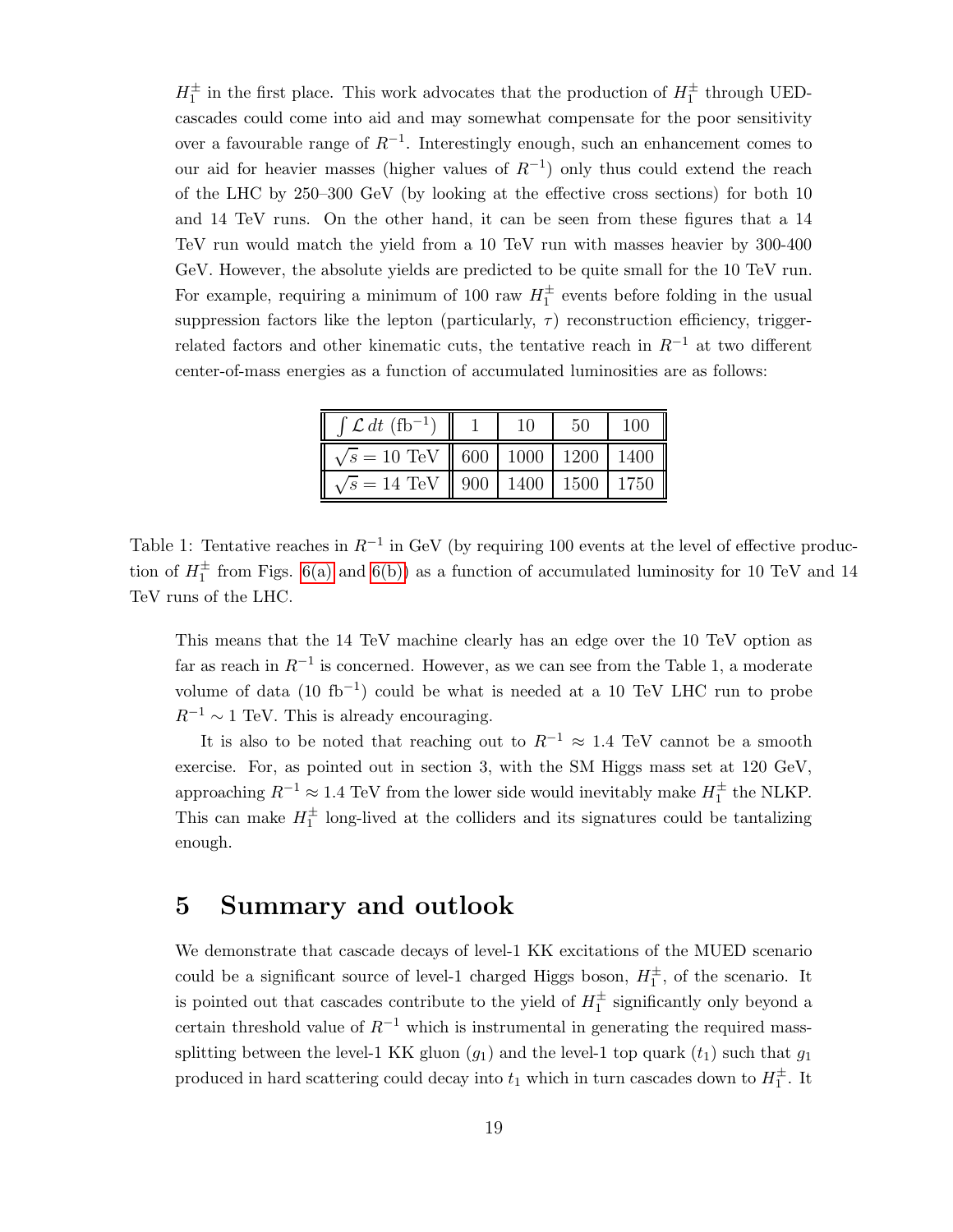is shown that with this added contribution to the yield of  $H_1^{\pm}$ , the reach in  $R^{-1}$  could be considerably enhanced, both at 10 TeV and 14 TeV runs with moderate amount of accumulated luminosity. However, some of the generic experimental challenges with possible signals of  $H_1^{\pm}$  were also highlighted. A detailed generator-level analysis of the MUED Higgs sector including major detector effects is beyond the scope of the present work and can be discussed elsewhere.

The importance of detecting the level-1 MUED Higgs bosons should be put in perspective. It is clear that the spectra of level-1 UED Higgs bosons is similar to that of the Higgs bosons of the MSSM with the heavier Higgs bosons of the MUED being rather heavy (∼ O(TeV)) and degenerate (among themselves and also with other low-lying excitations of the MUED from the same KK-level). With the LHC running, a situation can be envisaged where one finds only one Higgs boson and no other resonances of a plausible new physics scenario (the so-called 'lone Higgs' scenario [\[66\]](#page-24-10)) and one may like to identify this Higgs boson as that of the SM or the one from one of the scenarios beyond the same, like the MSSM, MUED or the Little Higgs scenario with conserved T-parity (LHT). It was demonstrated in ref. [\[66\]](#page-24-10) that, for example, the size and the sign of deviation in the rate for  $gg \to h \to \gamma\gamma$  from the SM expectation could be an indicator of the nature of the new physics. However, as long as the deviation at a given point of time remains small (say, below 30%) it would not qualify to be a robust determinant, at least during the early stages of the experiment.

On the other hand, given the reach of the LHC can reasonably be expected to be in the same ballpark for both MSSM and the MUED, one could envisage an alternate possibility where one sees not only the Higgs boson but also some other MSSM-like excitations ( $\sim \mathcal{O}(\text{TeV})$ ). However, it may turn out that the corresponding deviation from the SM expectation in the  $gg \to h \to \gamma\gamma$  mode is not convincing enough for whatsoever reason. Such a situation could appear much confounding for two reasons: (i) the well-known SUSY-UED confusion for which an immediate identification of the observed resonances in favour of one or the other of these contending scenarios may not be possible, (ii) when the heavier Higgs bosons of the MSSM could still have showed up, in principle (since they could still be drastically lighter), even if the observed resonances (like the partners of strongly interacting quarks and gluon) are somewhat heavy (though observable), we are observing only one Higgs boson. This is not the case for MUED where the mass-scale of all the UED-excitations including the heavier Higgs bosons is determined by  $R^{-1}$ . An observation of this kind, i.e., non-observation of heavier Higgs bosons up to masses close to  $R^{-1}$  that corresponds to the masses of the other observed resonances, may favour a scenario like the MUED, of course, without in any way, excluding the possibility of a SUSY like scenario, as such.

Under such circumstances, one may require to find, simultaneously, the corresponding neutral Higgs bosons of the emerging scenario in addition to the charged Higgs boson. For a given  $R^{-1}$ , their respective yields are expected to be somewhat smaller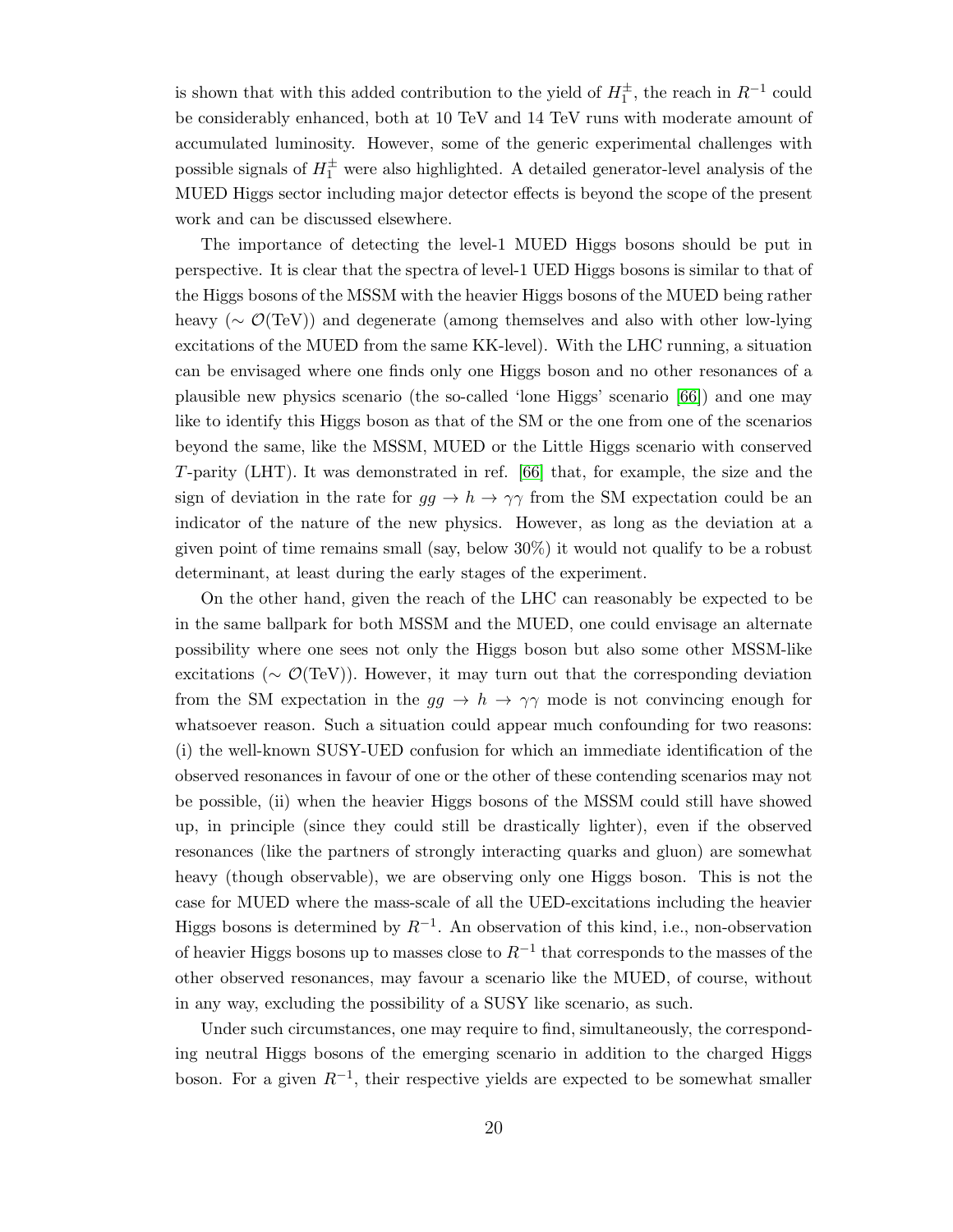than the corresponding charged Higgs boson. On top of this, the neutral Higgs excitations being close in mass and being expected to be observed in a similar way, their individual resolutions are likely to get affected in any experimental setup. It is thus clear that nailing them down at the LHC would not be an easy task though could turn out to be a crucial one.

It may be reiterated that not only the Higgs sector of the MUED but also the whole spectrum of the scenario is rather degenerate at a given KK-level. Surely, the degeneracy is much severe and of a serious nature in the Higgs sector from the point of view of their detectability at a future collider. While the phenomenological implications of the MUED is worth studying in its own right (perhaps with a status similar to that enjoyed by the mSUGRA framework in SUSY studies, i.e., as a benchmark scenario with a somewhat tractable number of free parameters) its viability as a realistic framework should not be over-stressed. However, in the spirit of revealing and exploring diverse phenomenological possibilities at the future colliders in terms of novel and unexpected signatures and in the form of viable scenarios, such studies are very much called for and are being much advocated [\[72\]](#page-24-15). On the other hand, in recent times, studies revealed that even the framework of MUED could accommodate several alternate candidates for the LKP, like the hypercharge gauge boson  $B_1$ , the charged Higgs boson  $H_1^{\pm}$  and even the level-1 KK graviton  $G_1$  [\[60\]](#page-24-1) and thus potentially has the seeds that can lead to diverse phenomenological situations. There have also been attempts to obtain some robust, non-minimal realisations of the MUED [\[80\]](#page-24-20) by including non-zero boundarylocalized terms at the cutoff scale  $\Lambda$  for a part of the UED spectrum. Frameworks like these could enrich the resulting UED-phenomenology at future colliders, including that of the Higgs sectors of such scenarios.

## Acknowledgements

The authors like to thank Bogdan Dobrescu, Monoranjan Guchait, Graham Kribs, Anirban Kundu, Andreas Nyffeler and Ashoke Sen for insightful discussions at different stages of the work. The work of BB has been supported by a research fellowship from the University Grants Commission, Government of India. BB thanks the Regional Centre for Accelerator-based Particle Physics (RECAPP), HRI (funded by the Department of Atomic Energy, Government of India under the XIth 5-year Plan) for a Young Associateship. AD thanks the Theory Division of CERN, Switzerland for their hospitality during the summer of 2009 when part of the present work was carried out. Computation required for this work are done on the computing facilities of RECAPP and the Cluster Computing Facility at HRI [\(http://cluster.hri.res.in\)](http://cluster.hri.res.in).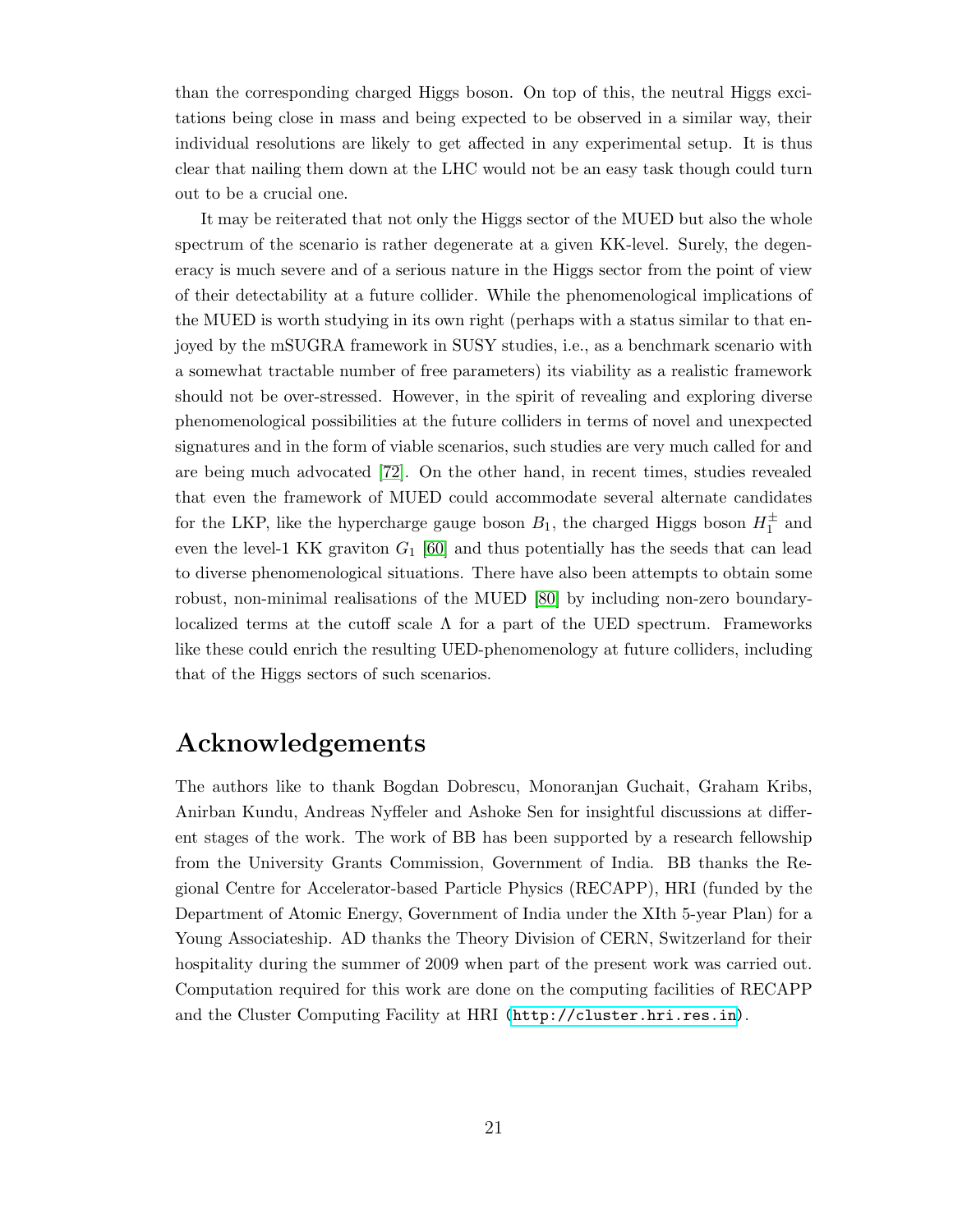# <span id="page-21-0"></span>References

- <span id="page-21-1"></span>[1] T. Appelquist, H. C. Cheng and B. A. Dobrescu, Phys. Rev. D 64, 035002 (2001) [\[arXiv:hep-ph/0012100\]](http://arxiv.org/abs/hep-ph/0012100).
- <span id="page-21-2"></span>[2] I. Antoniadis, Phys. Lett. B 246, 377 (1990).
- <span id="page-21-3"></span>[3] T. G. Rizzo, Phys. Rev. D 64, 095010 (2001) [\[arXiv:hep-ph/0106336\]](http://arxiv.org/abs/hep-ph/0106336).
- <span id="page-21-4"></span>[4] C. Macesanu, C. D. McMullen and S. Nandi, Phys. Rev. D 66, 015009 (2002) [\[arXiv:hep-ph/0201300\]](http://arxiv.org/abs/hep-ph/0201300).
- <span id="page-21-5"></span>[5] H. C. Cheng, K. T. Matchev and M. Schmaltz, Phys. Rev. D 66, 036005 (2002) [\[arXiv:hep-ph/0204342\]](http://arxiv.org/abs/hep-ph/0204342).
- <span id="page-21-6"></span>[6] H. C. Cheng, K. T. Matchev and M. Schmaltz, Phys. Rev. D 66, 056006 (2002) [\[arXiv:hep-ph/0205314\]](http://arxiv.org/abs/hep-ph/0205314).
- <span id="page-21-7"></span>[7] G. Bhattacharyya, P. Dey, A. Kundu and A. Raychaudhuri, Phys. Lett. B 628, 141 (2005) [\[arXiv:hep-ph/0502031\]](http://arxiv.org/abs/hep-ph/0502031).
- <span id="page-21-8"></span>[8] M. Battaglia, A. Datta, A. De Roeck, K. Kong and K. T. Matchev, JHEP 0507, 033 (2005) [\[arXiv:hep-ph/0502041\]](http://arxiv.org/abs/hep-ph/0502041).
- [9] S. Riemann, In the Proceedings of 2005 International Linear Collider Workshop (LCWS 2005), Stanford, California, 18-22 Mar 2005, pp 0303 [\[arXiv:hep-ph/0508136\]](http://arxiv.org/abs/hep-ph/0508136).
- <span id="page-21-10"></span><span id="page-21-9"></span>[10] B. Bhattacherjee and A. Kundu, Phys. Lett. B 627, 137 (2005)  $\arXiv:hep-ph/0508170$ .
- <span id="page-21-11"></span>[11] A. Datta, K. Kong and K. T. Matchev, Phys. Rev. D 72, 096006 (2005) [Erratumibid. D 72, 119901 (2005)] [\[arXiv:hep-ph/0509246\]](http://arxiv.org/abs/hep-ph/0509246).
- <span id="page-21-12"></span>[12] C. Macesanu, Int. J. Mod. Phys. A 21, 2259 (2006) [\[arXiv:hep-ph/0510418\]](http://arxiv.org/abs/hep-ph/0510418).
- <span id="page-21-13"></span>[13] D. Hooper and S. Profumo, Phys. Rept. 453, 29 (2007) [\[arXiv:hep-ph/0701197\]](http://arxiv.org/abs/hep-ph/0701197).
- <span id="page-21-14"></span>[14] B. Bhattacherjee, A. Kundu, S. K. Rai and S. Raychaudhuri, Phys. Rev. D 78, 115005 (2008) [\[arXiv:0805.3619](http://arxiv.org/abs/0805.3619) [hep-ph]].
- <span id="page-21-15"></span>[15] S. Matsumoto, J. Sato, M. Senami and M. Yamanaka, [arXiv:0903.3255](http://arxiv.org/abs/0903.3255) [hep-ph].
- <span id="page-21-16"></span>[16] G. Bhattacharyya, A. Datta, S. K. Majee and A. Raychaudhuri, Nucl. Phys. B 821, 48 (2009) [\[arXiv:0904.0937](http://arxiv.org/abs/0904.0937) [hep-ph]].
- <span id="page-21-17"></span>[17] K. Agashe, N. G. Deshpande and G. H. Wu, Phys. Lett. B 514, 309 (2001) [\[arXiv:hep-ph/0105084\]](http://arxiv.org/abs/hep-ph/0105084).
- <span id="page-21-18"></span>[18] K. Agashe, N. G. Deshpande and G. H. Wu, Phys. Lett. B 511, 85 (2001) [\[arXiv:hep-ph/0103235\]](http://arxiv.org/abs/hep-ph/0103235).
- [19] T. Appelquist and B. A. Dobrescu, Phys. Lett. B 516, 85 (2001) [\[arXiv:hep-ph/0106140\]](http://arxiv.org/abs/hep-ph/0106140).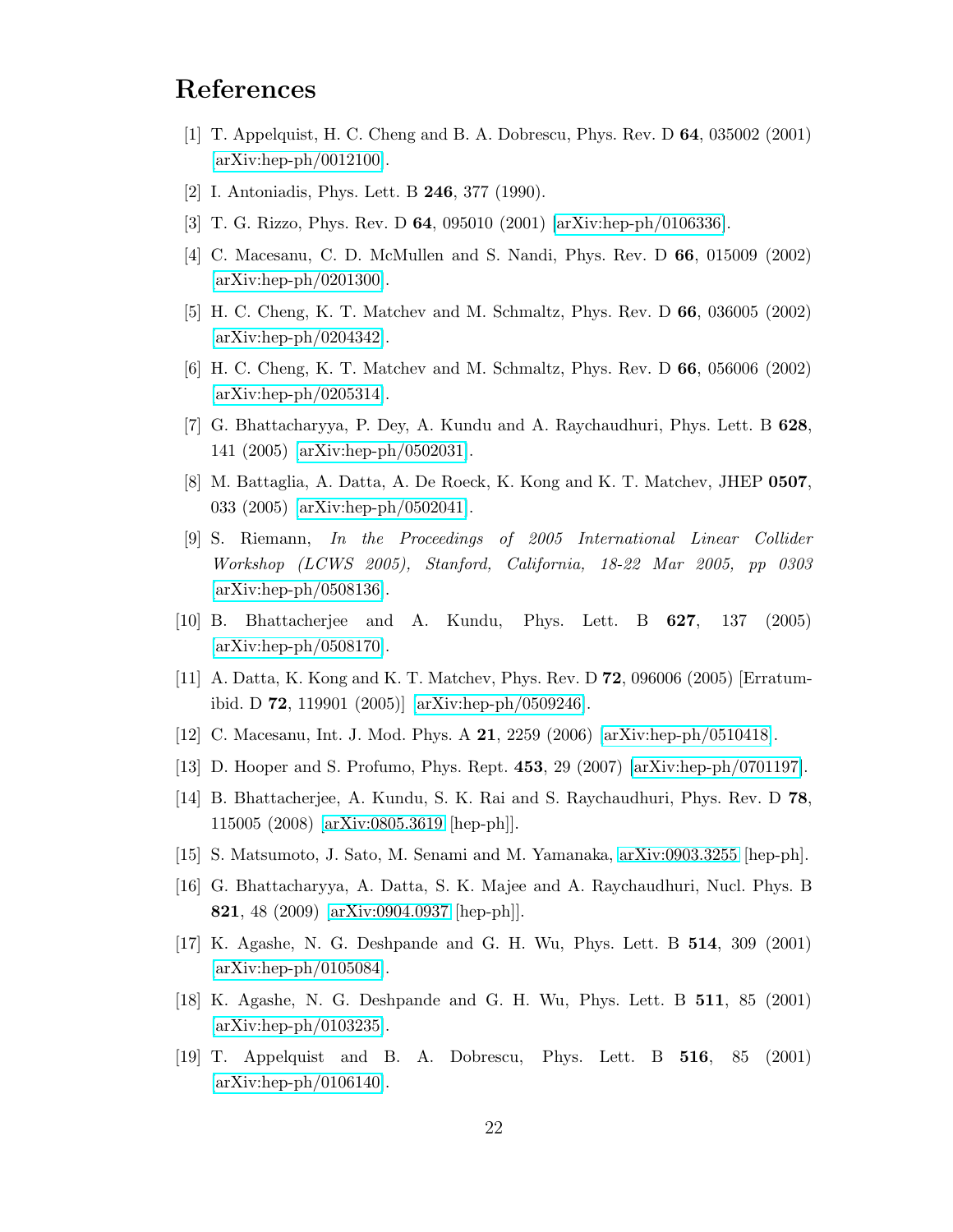- <span id="page-22-1"></span><span id="page-22-0"></span>[20] D. Chakraverty, K. Huitu and A. Kundu, Phys. Lett. B 558, 173 (2003) [\[arXiv:hep-ph/0212047\]](http://arxiv.org/abs/hep-ph/0212047).
- <span id="page-22-2"></span>[21] A. J. Buras, M. Spranger and A. Weiler, Nucl. Phys. B 660, 225 (2003) [\[arXiv:hep-ph/0212143\]](http://arxiv.org/abs/hep-ph/0212143).
- <span id="page-22-3"></span>[22] J. F. Oliver, J. Papavassiliou and A. Santamaria, Phys. Rev. D 67, 056002 (2003) [\[arXiv:hep-ph/0212391\]](http://arxiv.org/abs/hep-ph/0212391).
- <span id="page-22-4"></span>[23] A. J. Buras, A. Poschenrieder, M. Spranger and A. Weiler, Nucl. Phys. B 678, 455 (2004) [\[arXiv:hep-ph/0306158\]](http://arxiv.org/abs/hep-ph/0306158).
- <span id="page-22-5"></span>[24] S. Khalil and R. Mohapatra, Nucl. Phys. B 695, 313 (2004) [\[arXiv:hep-ph/0402225\]](http://arxiv.org/abs/hep-ph/0402225).
- <span id="page-22-6"></span>[25] P. Bucci and B. Grzadkowski, Phys. Rev. D 68, 124002 (2003) [\[arXiv:hep-ph/0304121\]](http://arxiv.org/abs/hep-ph/0304121).
- <span id="page-22-7"></span>[26] P. Bucci, B. Grzadkowski, Z. Lalak and R. Matyszkiewicz, JHEP 0404, 067 (2004) [\[arXiv:hep-ph/0403012\]](http://arxiv.org/abs/hep-ph/0403012).
- <span id="page-22-8"></span>[27] I. Gogoladze and C. Macesanu, Phys. Rev. D 74, 093012 (2006) [\[arXiv:hep-ph/0605207\]](http://arxiv.org/abs/hep-ph/0605207).
- <span id="page-22-9"></span>[28] R. Mohanta and A. K. Giri, Phys. Rev. D 75, 035008 (2007) [\[arXiv:hep-ph/0611068\]](http://arxiv.org/abs/hep-ph/0611068).
- <span id="page-22-10"></span>[29] K. R. Dienes, E. Dudas and T. Gherghetta, Nucl. Phys. B 537, 47 (1999) [\[arXiv:hep-ph/9806292\]](http://arxiv.org/abs/hep-ph/9806292).
- <span id="page-22-11"></span>[30] H. C. Cheng, J. L. Feng and K. T. Matchev, Phys. Rev. Lett. 89, 211301 (2002) [\[arXiv:hep-ph/0207125\]](http://arxiv.org/abs/hep-ph/0207125).
- <span id="page-22-12"></span>[31] G. Servant and T. M. P. Tait, Nucl. Phys. B 650, 391 (2003) [\[arXiv:hep-ph/0206071\]](http://arxiv.org/abs/hep-ph/0206071).
- <span id="page-22-13"></span>[32] G. Servant and T. M. P. Tait, New J. Phys. 4, 99 (2002) [\[arXiv:hep-ph/0209262\]](http://arxiv.org/abs/hep-ph/0209262).
- <span id="page-22-14"></span>[33] D. Majumdar, Phys. Rev. D 67, 095010 (2003) [\[arXiv:hep-ph/0209277\]](http://arxiv.org/abs/hep-ph/0209277).
- <span id="page-22-15"></span>[34] D. Majumdar, Mod. Phys. Lett. A 18, 1705 (2003).
- <span id="page-22-16"></span>[35] M. Kakizaki, S. Matsumoto, Y. Sato and M. Senami, Phys. Rev. D 71, 123522 (2005) [\[arXiv:hep-ph/0502059\]](http://arxiv.org/abs/hep-ph/0502059).
- <span id="page-22-17"></span>[36] M. Kakizaki, S. Matsumoto, Y. Sato and M. Senami, Nucl. Phys. B 735, 84 (2006) [\[arXiv:hep-ph/0508283\]](http://arxiv.org/abs/hep-ph/0508283).
- <span id="page-22-18"></span>[37] F. Burnell and G. D. Kribs, Phys. Rev. D 73, 015001 (2006) [\[arXiv:hep-ph/0509118\]](http://arxiv.org/abs/hep-ph/0509118).
- [38] K. Kong and K. T. Matchev, JHEP 0601, 038 (2006) [\[arXiv:hep-ph/0509119\]](http://arxiv.org/abs/hep-ph/0509119).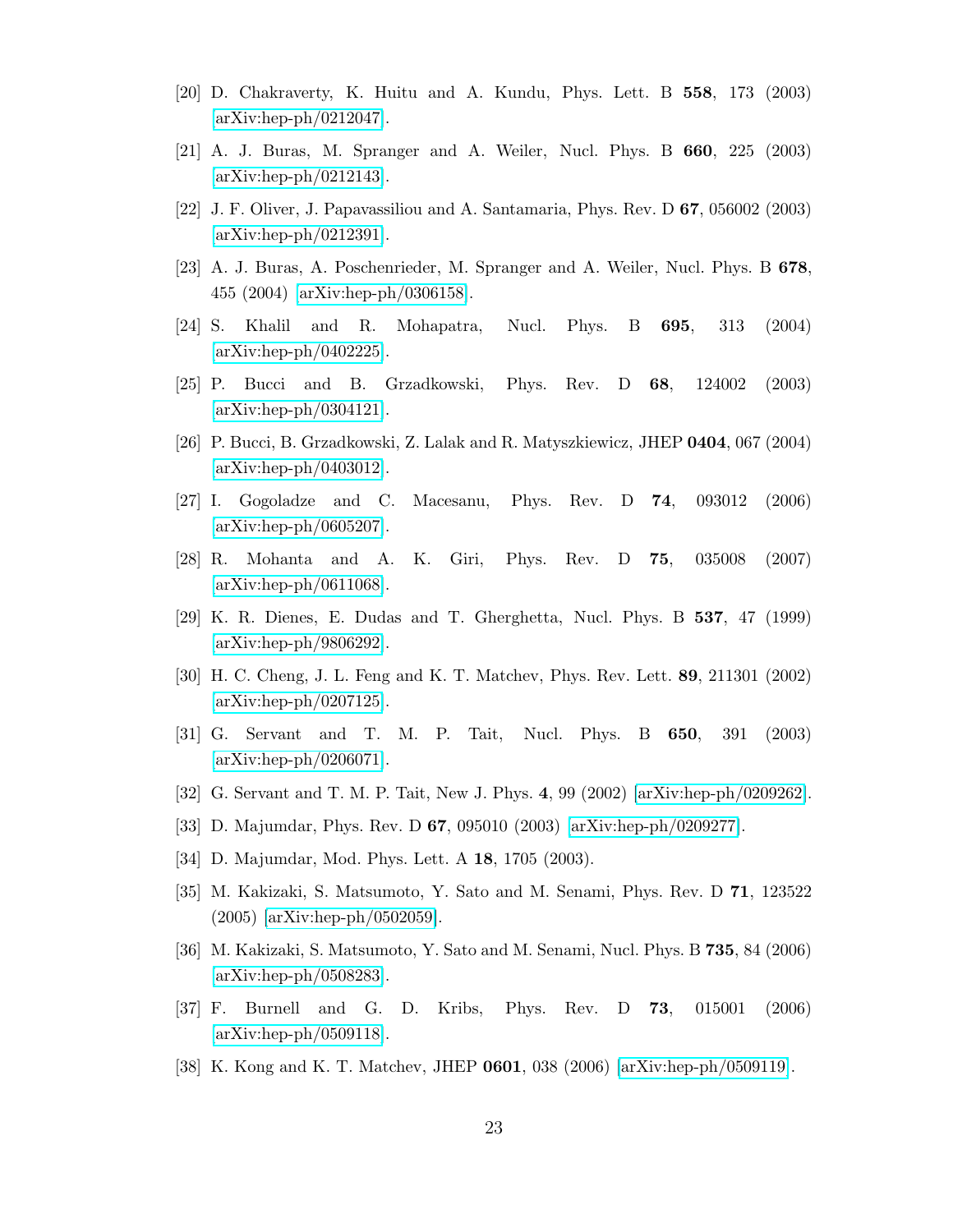- <span id="page-23-1"></span><span id="page-23-0"></span>[39] T. Flacke, D. Hooper and J. March-Russell, Phys. Rev. D 73, 095002 (2006) [Erratum-ibid. D 74, 019902 (2006)] [\[arXiv:hep-ph/0509352\]](http://arxiv.org/abs/hep-ph/0509352).
- <span id="page-23-2"></span>[40] M. Kakizaki, S. Matsumoto and M. Senami, Phys. Rev. D 74, 023504 (2006) [\[arXiv:hep-ph/0605280\]](http://arxiv.org/abs/hep-ph/0605280).
- <span id="page-23-3"></span>[41] J. M. Smillie and B. R. Webber, JHEP 0510, 069 (2005) [\[arXiv:hep-ph/0507170\]](http://arxiv.org/abs/hep-ph/0507170).
- <span id="page-23-4"></span>[42] A. Datta, G. L. Kane and M. Toharia, [arXiv:hep-ph/0510204.](http://arxiv.org/abs/hep-ph/0510204)
- <span id="page-23-5"></span>[43] N. Arkani-Hamed, G. L. Kane, J. Thaler and L. T. Wang, JHEP 0608, 070 (2006) [\[arXiv:hep-ph/0512190\]](http://arxiv.org/abs/hep-ph/0512190).
- <span id="page-23-6"></span>[44] P. Meade and M. Reece, Phys. Rev. D 74, 015010 (2006) [\[arXiv:hep-ph/0601124\]](http://arxiv.org/abs/hep-ph/0601124).
- <span id="page-23-8"></span>[45] C. Athanasiou, C. G. Lester, J. M. Smillie and B. R. Webber, JHEP 0608, 055 (2006) [\[arXiv:hep-ph/0605286\]](http://arxiv.org/abs/hep-ph/0605286).
- <span id="page-23-7"></span>[46] L. T. Wang and I. Yavin, JHEP 0704, 032 (2007) [\[arXiv:hep-ph/0605296\]](http://arxiv.org/abs/hep-ph/0605296).
- <span id="page-23-9"></span>[47] C. Athanasiou, C. G. Lester, J. M. Smillie and B. R. Webber, [arXiv:hep-ph/0606212.](http://arxiv.org/abs/hep-ph/0606212)
- <span id="page-23-10"></span>[48] D. Hooper and G. Zaharijas, Phys. Rev. D 75, 035010 (2007) [\[arXiv:hep-ph/0612137\]](http://arxiv.org/abs/hep-ph/0612137).
- <span id="page-23-11"></span>[49] S. Y. Choi, K. Hagiwara, H. U. Martyn, K. Mawatari and P. M. Zerwas, Eur. Phys. J. C 51, 753 (2007) [\[arXiv:hep-ph/0612301\]](http://arxiv.org/abs/hep-ph/0612301).
- <span id="page-23-12"></span>[50] N. Arkani-Hamed, P. Schuster, N. Toro, J. Thaler, L. T. Wang, B. Knuteson and S. Mrenna, [arXiv:hep-ph/0703088.](http://arxiv.org/abs/hep-ph/0703088)
- <span id="page-23-13"></span>[51] L. T. Wang and I. Yavin, Int. J. Mod. Phys. A 23, 4647 (2008) [\[arXiv:0802.2726](http://arxiv.org/abs/0802.2726) [hep-ph]].
- <span id="page-23-14"></span>[52] J. Hubisz, J. Lykken, M. Pierini and M. Spiropulu, Phys. Rev. D 78, 075008 (2008) [\[arXiv:0805.2398](http://arxiv.org/abs/0805.2398) [hep-ph]].
- <span id="page-23-15"></span>[53] A. Belyaev et al., Pramana 72, 229 (2009) [\[arXiv:0806.2838](http://arxiv.org/abs/0806.2838) [hep-ph]].
- <span id="page-23-16"></span>[54] M. Burns, K. Kong, K. T. Matchev and M. Park, JHEP 0810, 081 (2008) [\[arXiv:0808.2472](http://arxiv.org/abs/0808.2472) [hep-ph]].
- <span id="page-23-17"></span>[55] G. Belanger, E. Nezri and A. Pukhov, Phys. Rev. D 79, 015008 (2009) [\[arXiv:0810.1362](http://arxiv.org/abs/0810.1362) [hep-ph]].
- <span id="page-23-18"></span>[56] M. Burns, K. T. Matchev and M. Park, JHEP 0905, 094 (2009) [\[arXiv:0903.4371](http://arxiv.org/abs/0903.4371)  $\vert \text{hep-ph} \vert$ .
- <span id="page-23-19"></span>[57] W. Ehrenfeld, A. Freitas, A. Landwehr and D. Wyler, JHEP 0907, 056 (2009) [\[arXiv:0904.1293](http://arxiv.org/abs/0904.1293) [hep-ph]].
- [58] T. Appelquist and H. U. Yee, Phys. Rev. D 67, 055002 (2003) [\[arXiv:hep-ph/0211023\]](http://arxiv.org/abs/hep-ph/0211023).